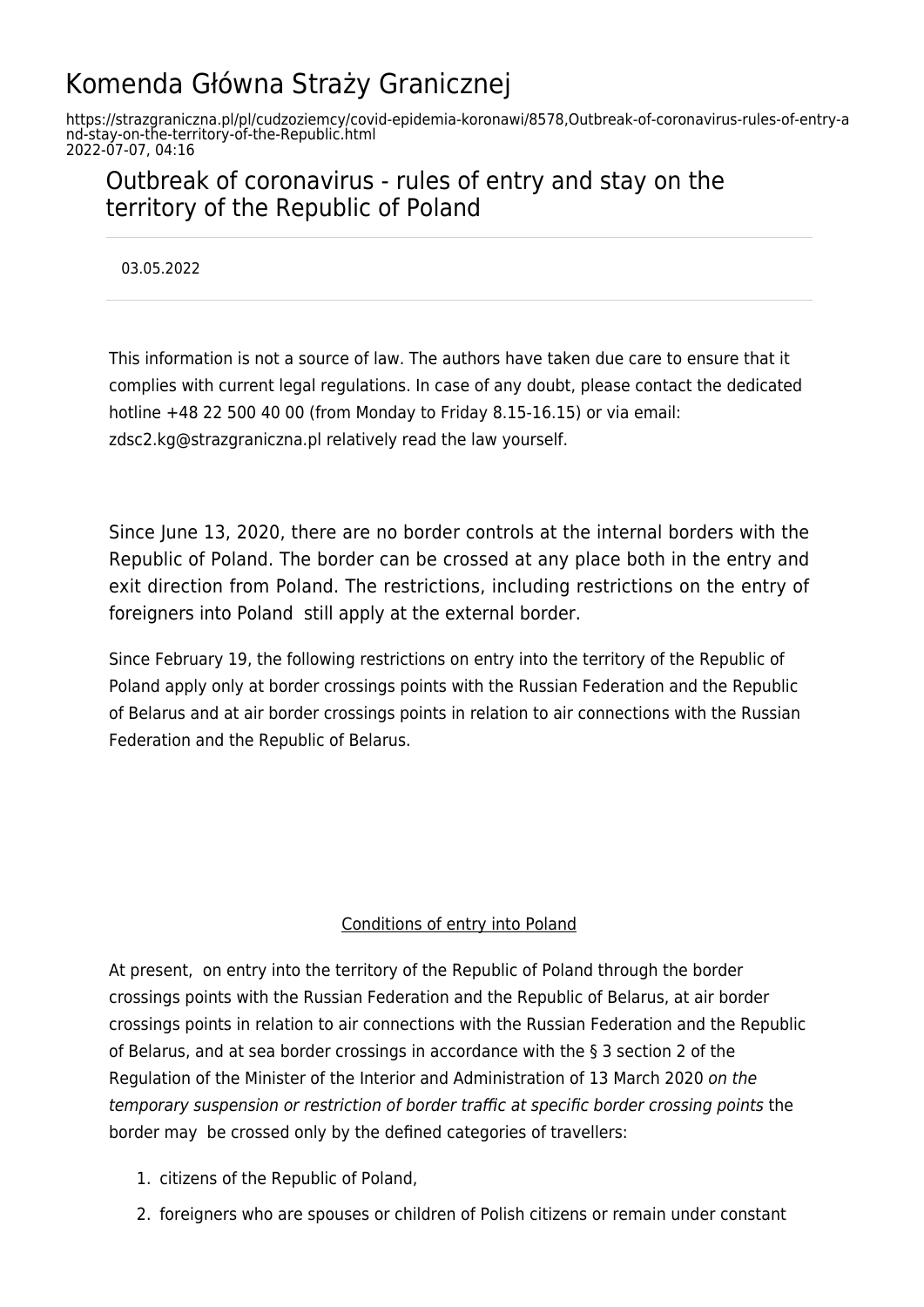care,

- 3. foreigners holding the Card of the Pole,
- 4. members of diplomatic missions, consular posts and representatives of international organizations and members of their families, as well as by other persons crossing the border on the basis of a diplomatic passport;
- 5. foreigners having the right of permanent or temporary residence on the territory of the Republic of Poland, i.e.:

persons holding a residence card issued for the purpose:

temporary residence permit,

a permanent residence permit,

long-term resident's EU residence permit,

a permit to stay for humanitarian reasons,

refugee status,

granting subsidiary protection,

about the people who have:

permission to stay as a family member of an EU citizen,

permission for permanent residence of a family member of an EU citizen;

6. foreigners who have the right to work in the territory of the Republic of Poland and who simultaneously perform/are performing work in the territory of the Republic of Poland or during border control present documents which indicate that their work start immediately after crossing the border.

Persons b[elonging](https://pl.pons.com/t%C5%82umaczenie/angielski-polski/elonging) [to](https://pl.pons.com/t%C5%82umaczenie/angielski-polski/to) [this](https://pl.pons.com/t%C5%82umaczenie/angielski-polski/this) [category](https://pl.pons.com/t%C5%82umaczenie/angielski-polski/category) [of](https://pl.pons.com/t%C5%82umaczenie/angielski-polski/of) [persons](https://pl.pons.com/t%C5%82umaczenie/angielski-polski/persons) [should](https://pl.pons.com/t%C5%82umaczenie/angielski-polski/should) [present](https://pl.pons.com/t%C5%82umaczenie/angielski-polski/present) [during](https://pl.pons.com/t%C5%82umaczenie/angielski-polski/during) [border](https://pl.pons.com/t%C5%82umaczenie/angielski-polski/order) [control](https://pl.pons.com/t%C5%82umaczenie/angielski-polski/control) [documents](https://pl.pons.com/t%C5%82umaczenie/angielski-polski/documents) [confirming](https://pl.pons.com/t%C5%82umaczenie/angielski-polski/confirming) [that](https://pl.pons.com/t%C5%82umaczenie/angielski-polski/that) [the](https://pl.pons.com/t%C5%82umaczenie/angielski-polski/the) [foreigner](https://pl.pons.com/t%C5%82umaczenie/angielski-polski/foreigner) [currently](https://pl.pons.com/t%C5%82umaczenie/angielski-polski/currently) [has](https://pl.pons.com/t%C5%82umaczenie/angielski-polski/has) [access](https://pl.pons.com/t%C5%82umaczenie/angielski-polski/access) [to](https://pl.pons.com/t%C5%82umaczenie/angielski-polski/to) [the](https://pl.pons.com/t%C5%82umaczenie/angielski-polski/the) [national](https://pl.pons.com/t%C5%82umaczenie/angielski-polski/national) [labour](https://pl.pons.com/t%C5%82umaczenie/angielski-polski/labour) [market](https://pl.pons.com/t%C5%82umaczenie/angielski-polski/market) [and](https://pl.pons.com/t%C5%82umaczenie/angielski-polski/and) [currently](https://pl.pons.com/t%C5%82umaczenie/angielski-polski/currently) b[enefiting](https://pl.pons.com/t%C5%82umaczenie/angielski-polski/enefiting) [from](https://pl.pons.com/t%C5%82umaczenie/angielski-polski/from) [this](https://pl.pons.com/t%C5%82umaczenie/angielski-polski/this) [access](https://pl.pons.com/t%C5%82umaczenie/angielski-polski/access), he/she [works](https://pl.pons.com/t%C5%82umaczenie/angielski-polski/works) [in](https://pl.pons.com/t%C5%82umaczenie/angielski-polski/in) [Poland](https://pl.pons.com/t%C5%82umaczenie/angielski-polski/Poland) . [Depending](https://pl.pons.com/t%C5%82umaczenie/angielski-polski/Depending) [on](https://pl.pons.com/t%C5%82umaczenie/angielski-polski/on) [the](https://pl.pons.com/t%C5%82umaczenie/angielski-polski/the) [category](https://pl.pons.com/t%C5%82umaczenie/angielski-polski/category) [of](https://pl.pons.com/t%C5%82umaczenie/angielski-polski/of) [foreigner](https://pl.pons.com/t%C5%82umaczenie/angielski-polski/foreigner), [these](https://pl.pons.com/t%C5%82umaczenie/angielski-polski/these) [will](https://pl.pons.com/t%C5%82umaczenie/angielski-polski/will) [be](https://pl.pons.com/t%C5%82umaczenie/angielski-polski/be) [the](https://pl.pons.com/t%C5%82umaczenie/angielski-polski/the) [following](https://pl.pons.com/t%C5%82umaczenie/angielski-polski/following) [types](https://pl.pons.com/t%C5%82umaczenie/angielski-polski/types) [of](https://pl.pons.com/t%C5%82umaczenie/angielski-polski/of) [documents](https://pl.pons.com/t%C5%82umaczenie/angielski-polski/documents):

[in](https://pl.pons.com/t%C5%82umaczenie/angielski-polski/in) [the](https://pl.pons.com/t%C5%82umaczenie/angielski-polski/the) [case](https://pl.pons.com/t%C5%82umaczenie/angielski-polski/case) [of](https://pl.pons.com/t%C5%82umaczenie/angielski-polski/of) [third-country](https://pl.pons.com/t%C5%82umaczenie/angielski-polski/third-country) [nationals](https://pl.pons.com/t%C5%82umaczenie/angielski-polski/nationals) [who](https://pl.pons.com/t%C5%82umaczenie/angielski-polski/who) [are](https://pl.pons.com/t%C5%82umaczenie/angielski-polski/are) [required](https://pl.pons.com/t%C5%82umaczenie/angielski-polski/required) [to](https://pl.pons.com/t%C5%82umaczenie/angielski-polski/to) [have](https://pl.pons.com/t%C5%82umaczenie/angielski-polski/have) [a](https://pl.pons.com/t%C5%82umaczenie/angielski-polski/a) [work](https://pl.pons.com/t%C5%82umaczenie/angielski-polski/work) [permit](https://pl.pons.com/t%C5%82umaczenie/angielski-polski/permit)  [work](https://pl.pons.com/t%C5%82umaczenie/angielski-polski/work) [permit](https://pl.pons.com/t%C5%82umaczenie/angielski-polski/permit), [seasonal](https://pl.pons.com/t%C5%82umaczenie/angielski-polski/seasonal) work [permit,](https://pl.pons.com/t%C5%82umaczenie/angielski-polski/permit) [certificate](https://pl.pons.com/t%C5%82umaczenie/angielski-polski/certificate) [of](https://pl.pons.com/t%C5%82umaczenie/angielski-polski/of) [entry](https://pl.pons.com/t%C5%82umaczenie/angielski-polski/entry) [in](https://pl.pons.com/t%C5%82umaczenie/angielski-polski/in) [the](https://pl.pons.com/t%C5%82umaczenie/angielski-polski/the) [register](https://pl.pons.com/t%C5%82umaczenie/angielski-polski/register) [on](https://pl.pons.com/t%C5%82umaczenie/angielski-polski/on) [seasonal](https://pl.pons.com/t%C5%82umaczenie/angielski-polski/seasonal) [work,](https://pl.pons.com/t%C5%82umaczenie/angielski-polski/work) [statement](https://pl.pons.com/t%C5%82umaczenie/angielski-polski/statement) [on](https://pl.pons.com/t%C5%82umaczenie/angielski-polski/on) [entrusting](https://pl.pons.com/t%C5%82umaczenie/angielski-polski/entrusting) [work](https://pl.pons.com/t%C5%82umaczenie/angielski-polski/work) [to](https://pl.pons.com/t%C5%82umaczenie/angielski-polski/to) [a](https://pl.pons.com/t%C5%82umaczenie/angielski-polski/a) [foreigner](https://pl.pons.com/t%C5%82umaczenie/angielski-polski/foreigner) on [the](https://pl.pons.com/t%C5%82umaczenie/angielski-polski/the) [territory](https://pl.pons.com/t%C5%82umaczenie/angielski-polski/territory) [of](https://pl.pons.com/t%C5%82umaczenie/angielski-polski/of) the [Republic](https://pl.pons.com/t%C5%82umaczenie/angielski-polski/Republic) [of](https://pl.pons.com/t%C5%82umaczenie/angielski-polski/of) [Poland](https://pl.pons.com/t%C5%82umaczenie/angielski-polski/Poland) [or](https://pl.pons.com/t%C5%82umaczenie/angielski-polski/or) [permit](https://pl.pons.com/t%C5%82umaczenie/angielski-polski/permit) [belonging](https://pl.pons.com/t%C5%82umaczenie/angielski-polski/elonging) [to](https://pl.pons.com/t%C5%82umaczenie/angielski-polski/to) [the](https://pl.pons.com/t%C5%82umaczenie/angielski-polski/the) [category](https://pl.pons.com/t%C5%82umaczenie/angielski-polski/category) [of](https://pl.pons.com/t%C5%82umaczenie/angielski-polski/of) [uniform](https://pl.pons.com/t%C5%82umaczenie/angielski-polski/niform) [permits,](https://pl.pons.com/t%C5%82umaczenie/angielski-polski/permits) [such](https://pl.pons.com/t%C5%82umaczenie/angielski-polski/such) [as](https://pl.pons.com/t%C5%82umaczenie/angielski-polski/as) [e.](https://pl.pons.com/t%C5%82umaczenie/angielski-polski/e.) [g.](https://pl.pons.com/t%C5%82umaczenie/angielski-polski/g.) [temporary](https://pl.pons.com/t%C5%82umaczenie/angielski-polski/temporary) [residence](https://pl.pons.com/t%C5%82umaczenie/angielski-polski/residence) [and](https://pl.pons.com/t%C5%82umaczenie/angielski-polski/and) [work](https://pl.pons.com/t%C5%82umaczenie/angielski-polski/work) [permit](https://pl.pons.com/t%C5%82umaczenie/angielski-polski/permit);

[in](https://pl.pons.com/t%C5%82umaczenie/angielski-polski/in) [the](https://pl.pons.com/t%C5%82umaczenie/angielski-polski/the) [case](https://pl.pons.com/t%C5%82umaczenie/angielski-polski/case) [of](https://pl.pons.com/t%C5%82umaczenie/angielski-polski/of) [foreigners](https://pl.pons.com/t%C5%82umaczenie/angielski-polski/foreigners) [entitled](https://pl.pons.com/t%C5%82umaczenie/angielski-polski/entitled) [to](https://pl.pons.com/t%C5%82umaczenie/angielski-polski/to) [perform](https://pl.pons.com/t%C5%82umaczenie/angielski-polski/perform) [work](https://pl.pons.com/t%C5%82umaczenie/angielski-polski/work) [on](https://pl.pons.com/t%C5%82umaczenie/angielski-polski/on) [the](https://pl.pons.com/t%C5%82umaczenie/angielski-polski/the) [same](https://pl.pons.com/t%C5%82umaczenie/angielski-polski/same) conditions [as](https://pl.pons.com/t%C5%82umaczenie/angielski-polski/as) [Polish](https://pl.pons.com/t%C5%82umaczenie/angielski-polski/Polish) [citizens](https://pl.pons.com/t%C5%82umaczenie/angielski-polski/citizens) [-](https://pl.pons.com/t%C5%82umaczenie/angielski-polski/-) [these](https://pl.pons.com/t%C5%82umaczenie/angielski-polski/these) [are](https://pl.pons.com/t%C5%82umaczenie/angielski-polski/are), [among](https://pl.pons.com/t%C5%82umaczenie/angielski-polski/among) [others,](https://pl.pons.com/t%C5%82umaczenie/angielski-polski/others) foreigners specified [in](https://pl.pons.com/t%C5%82umaczenie/angielski-polski/in) [article](https://pl.pons.com/t%C5%82umaczenie/angielski-polski/article) [87 section 1](https://pl.pons.com/t%C5%82umaczenie/angielski-polski/87(1) [points](https://pl.pons.com/t%C5%82umaczenie/angielski-polski/points) 1 [-](https://pl.pons.com/t%C5%82umaczenie/angielski-polski/-) 11 [of](https://pl.pons.com/t%C5%82umaczenie/angielski-polski/of) [the](https://pl.pons.com/t%C5%82umaczenie/angielski-polski/the) [Act](https://pl.pons.com/t%C5%82umaczenie/angielski-polski/Act) [of](https://pl.pons.com/t%C5%82umaczenie/angielski-polski/of) 20 [April](https://pl.pons.com/t%C5%82umaczenie/angielski-polski/April) 2004 [on](https://pl.pons.com/t%C5%82umaczenie/angielski-polski/on) [employment](https://pl.pons.com/t%C5%82umaczenie/angielski-polski/employment) [promotion](https://pl.pons.com/t%C5%82umaczenie/angielski-polski/promotion) [and](https://pl.pons.com/t%C5%82umaczenie/angielski-polski/and) [labour](https://pl.pons.com/t%C5%82umaczenie/angielski-polski/labour) [market](https://pl.pons.com/t%C5%82umaczenie/angielski-polski/market) [institutions](https://pl.pons.com/t%C5%82umaczenie/angielski-polski/institutions) ([e.](https://pl.pons.com/t%C5%82umaczenie/angielski-polski/e.) [g.](https://pl.pons.com/t%C5%82umaczenie/angielski-polski/g.) [European](https://pl.pons.com/t%C5%82umaczenie/angielski-polski/European) [Union](https://pl.pons.com/t%C5%82umaczenie/angielski-polski/Union) [citizens\)](https://pl.pons.com/t%C5%82umaczenie/angielski-polski/citizens)- [e.](https://pl.pons.com/t%C5%82umaczenie/angielski-polski/e.) g. [employment](https://pl.pons.com/t%C5%82umaczenie/angielski-polski/employment) [contracts,](https://pl.pons.com/t%C5%82umaczenie/angielski-polski/contracts) [civil](https://pl.pons.com/t%C5%82umaczenie/angielski-polski/civil) [law](https://pl.pons.com/t%C5%82umaczenie/angielski-polski/law) [contracts](https://pl.pons.com/t%C5%82umaczenie/angielski-polski/contracts) [confirming](https://pl.pons.com/t%C5%82umaczenie/angielski-polski/confirming) [the](https://pl.pons.com/t%C5%82umaczenie/angielski-polski/the) [validity](https://pl.pons.com/t%C5%82umaczenie/angielski-polski/validity) [of](https://pl.pons.com/t%C5%82umaczenie/angielski-polski/of) [cooperation](https://pl.pons.com/t%C5%82umaczenie/angielski-polski/cooperation) [with](https://pl.pons.com/t%C5%82umaczenie/angielski-polski/with) [the](https://pl.pons.com/t%C5%82umaczenie/angielski-polski/the) [entity](https://pl.pons.com/t%C5%82umaczenie/angielski-polski/entity);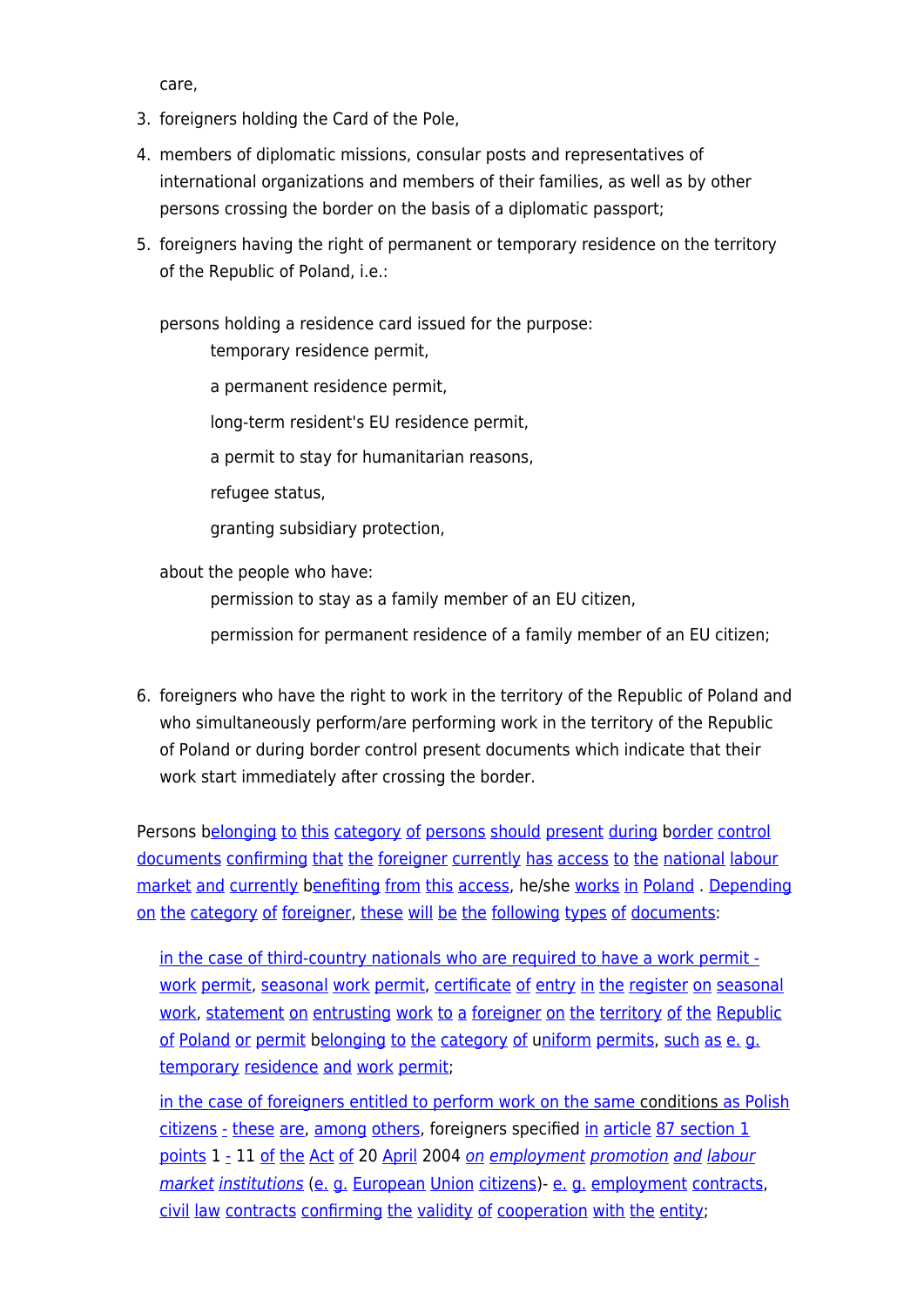in the case of foreigners [performi](https://pl.pons.com/t%C5%82umaczenie/angielski-polski/perform)ng [work](https://pl.pons.com/t%C5%82umaczenie/angielski-polski/work) [in](https://pl.pons.com/t%C5%82umaczenie/angielski-polski/in) [the](https://pl.pons.com/t%C5%82umaczenie/angielski-polski/the) [territory](https://pl.pons.com/t%C5%82umaczenie/angielski-polski/territory) [of](https://pl.pons.com/t%C5%82umaczenie/angielski-polski/of) [the](https://pl.pons.com/t%C5%82umaczenie/angielski-polski/the) [Republic](https://pl.pons.com/t%C5%82umaczenie/angielski-polski/Republic) [of](https://pl.pons.com/t%C5%82umaczenie/angielski-polski/of) [Poland](https://pl.pons.com/t%C5%82umaczenie/angielski-polski/Poland) [on](https://pl.pons.com/t%C5%82umaczenie/angielski-polski/on) [the](https://pl.pons.com/t%C5%82umaczenie/angielski-polski/the) b[asis](https://pl.pons.com/t%C5%82umaczenie/angielski-polski/asis) [of](https://pl.pons.com/t%C5%82umaczenie/angielski-polski/of) [secondment](https://pl.pons.com/t%C5%82umaczenie/angielski-polski/secondment) [-](https://pl.pons.com/t%C5%82umaczenie/angielski-polski/-) [these](https://pl.pons.com/t%C5%82umaczenie/angielski-polski/these) [should](https://pl.pons.com/t%C5%82umaczenie/angielski-polski/should) [be](https://pl.pons.com/t%C5%82umaczenie/angielski-polski/be) [documents](https://pl.pons.com/t%C5%82umaczenie/angielski-polski/documents) [confirming](https://pl.pons.com/t%C5%82umaczenie/angielski-polski/confirming) [the](https://pl.pons.com/t%C5%82umaczenie/angielski-polski/the) [fact](https://pl.pons.com/t%C5%82umaczenie/angielski-polski/fact) [of](https://pl.pons.com/t%C5%82umaczenie/angielski-polski/of) [secondment](https://pl.pons.com/t%C5%82umaczenie/angielski-polski/secondment) [to](https://pl.pons.com/t%C5%82umaczenie/angielski-polski/to) [the](https://pl.pons.com/t%C5%82umaczenie/angielski-polski/the) [territory](https://pl.pons.com/t%C5%82umaczenie/angielski-polski/territory) [of](https://pl.pons.com/t%C5%82umaczenie/angielski-polski/of) [Poland,](https://pl.pons.com/t%C5%82umaczenie/angielski-polski/Poland) [indicating](https://pl.pons.com/t%C5%82umaczenie/angielski-polski/indicating) the [specific](https://pl.pons.com/t%C5%82umaczenie/angielski-polski/specific) [entity](https://pl.pons.com/t%C5%82umaczenie/angielski-polski/entity) to [which](https://pl.pons.com/t%C5%82umaczenie/angielski-polski/which) [they](https://pl.pons.com/t%C5%82umaczenie/angielski-polski/they) [were](https://pl.pons.com/t%C5%82umaczenie/angielski-polski/were) [delegated](https://pl.pons.com/t%C5%82umaczenie/angielski-polski/delegated);

in the case of foreigners exempted from the obligation to have a work permit documents constituting the basis for this exemption, including contracts confirming work performance;

in the case of foreigners performing a function in the management board of a legal person - e.g. an extract from the National Court Register .

Foreigners during the border control can provide electronic version, print or scan of original documents such as certificate of entry in the register on seasonal work or statement on entrusting work to a foreigner on the territory of the Republic of Poland

Right to enter to the Republic of Poland of foreigners entitled to perform work also concern the travellers crossing the border before the day the work should start (indicated in the work permit) in connection with obliged to undergo a mandatory 10-days quarantine.

- 7. foreigners who operate a means of transport for the transport of persons or goods and their journey takes place as part of professional activities involving the transport of goods or transport of persons;
- 8. drivers engaged in carriage by road in the context of international road transport or international combined transport operations within the meaning of art. 4 points 2 and 14 of the Act of 6 September 2001 on road transport (Journal of Laws of 2019, item 2140 and of 2020, item 875) travelling in transit through the territory of the Republic of Poland by means of transport other than the vehicle by which road transport is carried out:

in order to take the rest referred to in Regulation (EC) No 561/2006 of the European Parliament and of the Council of 15 March 2006 on the harmonisation of certain social legislation relating to road transport and amending Council Regulation (EEC) No 3821/85 and (EC) 2135/98, as well as repealing Council Regulation (EEC) No 3820/85 (OJ L 102, 11.04.2006, p. 1, as amended 2)), in the territory of the country of stay,

after collecting the rest referred to in the Regulation mentioned above, and after a break in the performance of work in the circumstances indicated in art. 31 section 1 of the Act of 16 April 2004 on working time of drivers (Journal of Laws of 2019, item 1412);

9. pupils learning in the Republic of Poland, after having been documented to a Border Guard oficer that they are learning in the Republic of Poland and their guardians who crossing the border together with students in order to enable them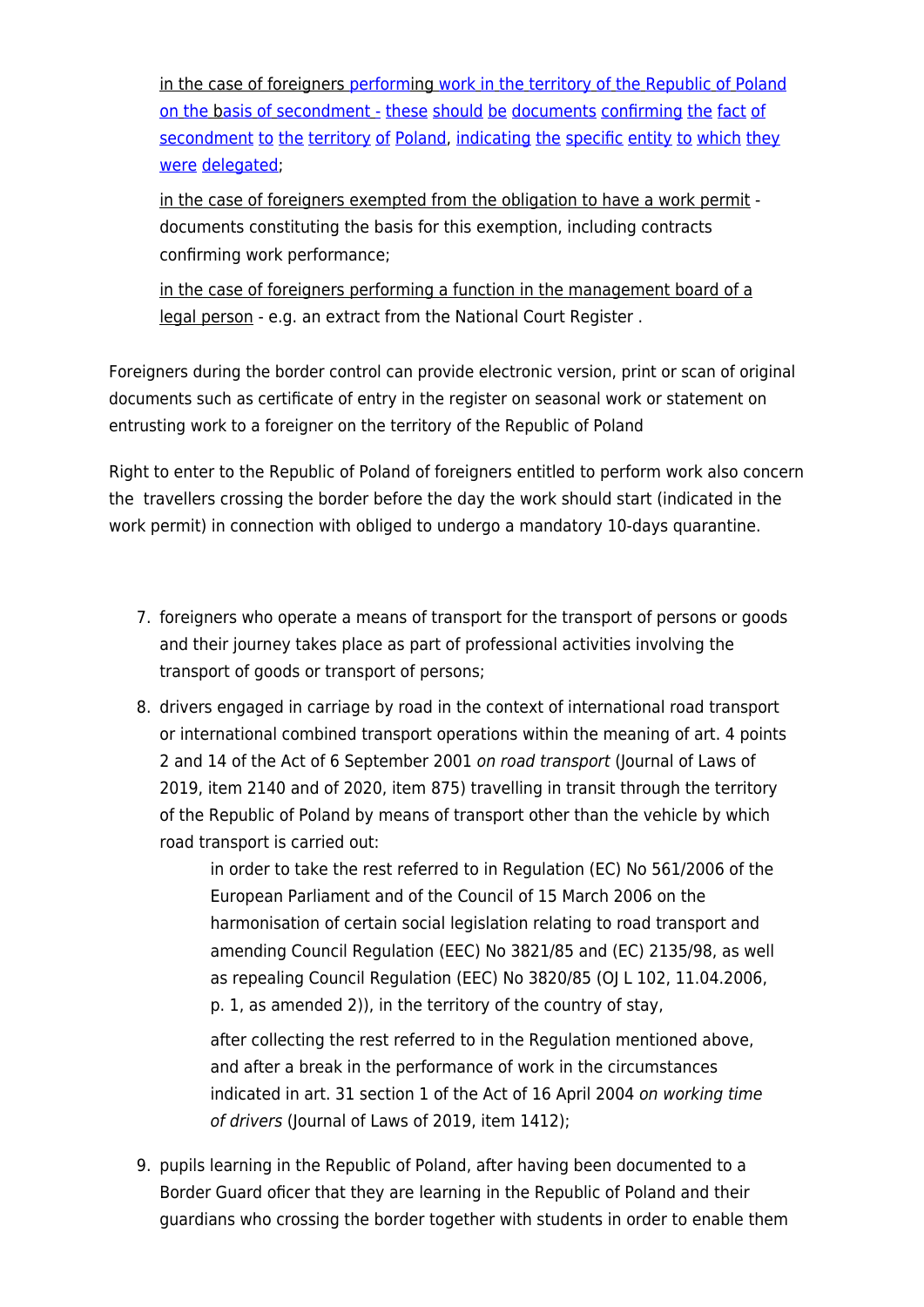-

[accordance](https://pl.pons.com/t%C5%82umaczenie/angielski-polski/accordance) [with](https://pl.pons.com/t%C5%82umaczenie/angielski-polski/with) [the](https://pl.pons.com/t%C5%82umaczenie/angielski-polski/the) [provisions](https://pl.pons.com/t%C5%82umaczenie/angielski-polski/provisions) [of](https://pl.pons.com/t%C5%82umaczenie/angielski-polski/of) [the](https://pl.pons.com/t%C5%82umaczenie/angielski-polski/the) [Act](https://pl.pons.com/t%C5%82umaczenie/angielski-polski/Act) [of](https://pl.pons.com/t%C5%82umaczenie/angielski-polski/of) 14 [December](https://pl.pons.com/t%C5%82umaczenie/angielski-polski/December) 2016 [on](https://pl.pons.com/t%C5%82umaczenie/angielski-polski/on) [the](https://pl.pons.com/t%C5%82umaczenie/angielski-polski/the) [Educational](https://pl.pons.com/t%C5%82umaczenie/angielski-polski/Educational) [Law,](https://pl.pons.com/t%C5%82umaczenie/angielski-polski/Law) [th](https://pl.pons.com/t%C5%82umaczenie/angielski-polski/the) [e](https://pl.pons.com/t%C5%82umaczenie/angielski-polski/the) [status](https://pl.pons.com/t%C5%82umaczenie/angielski-polski/status) [of](https://pl.pons.com/t%C5%82umaczenie/angielski-polski/of) [a](https://pl.pons.com/t%C5%82umaczenie/angielski-polski/a) [p](https://pl.pons.com/t%C5%82umaczenie/angielski-polski/student)upil [\(listener](https://pl.pons.com/t%C5%82umaczenie/angielski-polski/listener) [-](https://pl.pons.com/t%C5%82umaczenie/angielski-polski/-) [as](https://pl.pons.com/t%C5%82umaczenie/angielski-polski/as) [in](https://pl.pons.com/t%C5%82umaczenie/angielski-polski/in) [accordance](https://pl.pons.com/t%C5%82umaczenie/angielski-polski/accordance) [with](https://pl.pons.com/t%C5%82umaczenie/angielski-polski/with) [Article](https://pl.pons.com/t%C5%82umaczenie/angielski-polski/Article) 4 [point](https://pl.pons.com/t%C5%82umaczenie/angielski-polski/point) 20 - a [pupil](https://pl.pons.com/t%C5%82umaczenie/angielski-polski/student) [is](https://pl.pons.com/t%C5%82umaczenie/angielski-polski/is) [also](https://pl.pons.com/t%C5%82umaczenie/angielski-polski/also) [a](https://pl.pons.com/t%C5%82umaczenie/angielski-polski/a) listener

and [pupil\)](https://pl.pons.com/t%C5%82umaczenie/angielski-polski/pupil) [is](https://pl.pons.com/t%C5%82umaczenie/angielski-polski/is) [owned](https://pl.pons.com/t%C5%82umaczenie/angielski-polski/owned) [by](https://pl.pons.com/t%C5%82umaczenie/angielski-polski/by) [persons](https://pl.pons.com/t%C5%82umaczenie/angielski-polski/persons) [le](https://pl.pons.com/t%C5%82umaczenie/angielski-polski/studying)arning [on](https://pl.pons.com/t%C5%82umaczenie/angielski-polski/on) [the](https://pl.pons.com/t%C5%82umaczenie/angielski-polski/the) [territory](https://pl.pons.com/t%C5%82umaczenie/angielski-polski/territory) [of](https://pl.pons.com/t%C5%82umaczenie/angielski-polski/of) the [Republic](https://pl.pons.com/t%C5%82umaczenie/angielski-polski/Republic) of [Poland](https://pl.pons.com/t%C5%82umaczenie/angielski-polski/Poland) [in](https://pl.pons.com/t%C5%82umaczenie/angielski-polski/in) [public](https://pl.pons.com/t%C5%82umaczenie/angielski-polski/public) [or](https://pl.pons.com/t%C5%82umaczenie/angielski-polski/or) [non-public](https://pl.pons.com/t%C5%82umaczenie/angielski-polski/non-public) [schools](https://pl.pons.com/t%C5%82umaczenie/angielski-polski/schools):

- [primary](https://pl.pons.com/t%C5%82umaczenie/angielski-polski/primary) [and](https://pl.pons.com/t%C5%82umaczenie/angielski-polski/and) [secondary](https://pl.pons.com/t%C5%82umaczenie/angielski-polski/secondary) [schools](https://pl.pons.com/t%C5%82umaczenie/angielski-polski/schools) [for](https://pl.pons.com/t%C5%82umaczenie/angielski-polski/for) [children](https://pl.pons.com/t%C5%82umaczenie/angielski-polski/children) and [youth](https://pl.pons.com/t%C5%82umaczenie/angielski-polski/youth) [\(i.](https://pl.pons.com/t%C5%82umaczenie/angielski-polski/i.) [e.](https://pl.pons.com/t%C5%82umaczenie/angielski-polski/e.) [eight](https://pl.pons.com/t%C5%82umaczenie/angielski-polski/eight-year)[year](https://pl.pons.com/t%C5%82umaczenie/angielski-polski/eight-year) [primary](https://pl.pons.com/t%C5%82umaczenie/angielski-polski/primary) [school](https://pl.pons.com/t%C5%82umaczenie/angielski-polski/school) [or](https://pl.pons.com/t%C5%82umaczenie/angielski-polski/or) [post-primary](https://pl.pons.com/t%C5%82umaczenie/angielski-polski/post-primary) school [-](https://pl.pons.com/t%C5%82umaczenie/angielski-polski/-) [i.](https://pl.pons.com/t%C5%82umaczenie/angielski-polski/i.) [e.](https://pl.pons.com/t%C5%82umaczenie/angielski-polski/e.) [four](https://pl.pons.com/t%C5%82umaczenie/angielski-polski/four-year)[year](https://pl.pons.com/t%C5%82umaczenie/angielski-polski/four-year) [general](https://pl.pons.com/t%C5%82umaczenie/angielski-polski/general) [secondary](https://pl.pons.com/t%C5%82umaczenie/angielski-polski/secondary) [school,](https://pl.pons.com/t%C5%82umaczenie/angielski-polski/school) [five-year](https://pl.pons.com/t%C5%82umaczenie/angielski-polski/five-year) [technical](https://pl.pons.com/t%C5%82umaczenie/angielski-polski/technical) [school,](https://pl.pons.com/t%C5%82umaczenie/angielski-polski/school) [three](https://pl.pons.com/t%C5%82umaczenie/angielski-polski/three-year)[year](https://pl.pons.com/t%C5%82umaczenie/angielski-polski/three-year) [vocational](https://pl.pons.com/t%C5%82umaczenie/angielski-polski/vocational) [school](https://pl.pons.com/t%C5%82umaczenie/angielski-polski/school), [three-year](https://pl.pons.com/t%C5%82umaczenie/angielski-polski/three-year) [special](https://pl.pons.com/t%C5%82umaczenie/angielski-polski/special) [school](https://pl.pons.com/t%C5%82umaczenie/angielski-polski/school) [for](https://pl.pons.com/t%C5%82umaczenie/angielski-polski/for) [work](https://pl.pons.com/t%C5%82umaczenie/angielski-polski/work) [preparation\)](https://pl.pons.com/t%C5%82umaczenie/angielski-polski/preparation),

- [second-level](https://pl.pons.com/t%C5%82umaczenie/angielski-polski/second-level) [vocational](https://pl.pons.com/t%C5%82umaczenie/angielski-polski/vocational) [schools](https://pl.pons.com/t%C5%82umaczenie/angielski-polski/schools) [and](https://pl.pons.com/t%C5%82umaczenie/angielski-polski/and) [post-secondary](https://pl.pons.com/t%C5%82umaczenie/angielski-polski/post-secondary) [schools](https://pl.pons.com/t%C5%82umaczenie/angielski-polski/schools) ([i.](https://pl.pons.com/t%C5%82umaczenie/angielski-polski/i.) [e.](https://pl.pons.com/t%C5%82umaczenie/angielski-polski/e.) [a](https://pl.pons.com/t%C5%82umaczenie/angielski-polski/a) [two](https://pl.pons.com/t%C5%82umaczenie/angielski-polski/two-year)[year](https://pl.pons.com/t%C5%82umaczenie/angielski-polski/two-year) [industry](https://pl.pons.com/t%C5%82umaczenie/angielski-polski/industry) [school](https://pl.pons.com/t%C5%82umaczenie/angielski-polski/school) [of](https://pl.pons.com/t%C5%82umaczenie/angielski-polski/of) [II](https://pl.pons.com/t%C5%82umaczenie/angielski-polski/II) [degree,](https://pl.pons.com/t%C5%82umaczenie/angielski-polski/degree) [post](https://pl.pons.com/t%C5%82umaczenie/angielski-polski/post-secondary)[secondary](https://pl.pons.com/t%C5%82umaczenie/angielski-polski/secondary) [school](https://pl.pons.com/t%C5%82umaczenie/angielski-polski/school) [for](https://pl.pons.com/t%C5%82umaczenie/angielski-polski/for) [persons](https://pl.pons.com/t%C5%82umaczenie/angielski-polski/persons) [with](https://pl.pons.com/t%C5%82umaczenie/angielski-polski/with) secondary [education](https://pl.pons.com/t%C5%82umaczenie/angielski-polski/education) [or](https://pl.pons.com/t%C5%82umaczenie/angielski-polski/or) [industry](https://pl.pons.com/t%C5%82umaczenie/angielski-polski/industry) secondary [educ](https://pl.pons.com/t%C5%82umaczenie/angielski-polski/education) [ation](https://pl.pons.com/t%C5%82umaczenie/angielski-polski/education) [of](https://pl.pons.com/t%C5%82umaczenie/angielski-polski/of) [no](https://pl.pons.com/t%C5%82umaczenie/angielski-polski/no) [more](https://pl.pons.com/t%C5%82umaczenie/angielski-polski/more) [than](https://pl.pons.com/t%C5%82umaczenie/angielski-polski/than) [2.](https://pl.pons.com/t%C5%82umaczenie/angielski-polski/2.)5 [years\)](https://pl.pons.com/t%C5%82umaczenie/angielski-polski/years)

[for](https://pl.pons.com/t%C5%82umaczenie/angielski-polski/for) [adults](https://pl.pons.com/t%C5%82umaczenie/angielski-polski/adults) ([primary](https://pl.pons.com/t%C5%82umaczenie/angielski-polski/primary) [school](https://pl.pons.com/t%C5%82umaczenie/angielski-polski/school) [and](https://pl.pons.com/t%C5%82umaczenie/angielski-polski/and) [general](https://pl.pons.com/t%C5%82umaczenie/angielski-polski/general) [secondary](https://pl.pons.com/t%C5%82umaczenie/angielski-polski/secondary) [school,](https://pl.pons.com/t%C5%82umaczenie/angielski-polski/school) [where](https://pl.pons.com/t%C5%82umaczenie/angielski-polski/where) [a](https://pl.pons.com/t%C5%82umaczenie/angielski-polski/a) [separate](https://pl.pons.com/t%C5%82umaczenie/angielski-polski/separate) [educatio](https://pl.pons.com/t%C5%82umaczenie/angielski-polski/education) [n](https://pl.pons.com/t%C5%82umaczenie/angielski-polski/education) [organisation](https://pl.pons.com/t%C5%82umaczenie/angielski-polski/organisation) [applies](https://pl.pons.com/t%C5%82umaczenie/angielski-polski/applies) [and](https://pl.pons.com/t%C5%82umaczenie/angielski-polski/and) [to](https://pl.pons.com/t%C5%82umaczenie/angielski-polski/to) [which](https://pl.pons.com/t%C5%82umaczenie/angielski-polski/which) [adults](https://pl.pons.com/t%C5%82umaczenie/angielski-polski/adults) [are](https://pl.pons.com/t%C5%82umaczenie/angielski-polski/are) [admitted\)](https://pl.pons.com/t%C5%82umaczenie/angielski-polski/admitted).

, [the](https://pl.pons.com/t%C5%82umaczenie/angielski-polski/the) [status](https://pl.pons.com/t%C5%82umaczenie/angielski-polski/status) [of](https://pl.pons.com/t%C5%82umaczenie/angielski-polski/of) [a](https://pl.pons.com/t%C5%82umaczenie/angielski-polski/a) [pu](https://pl.pons.com/t%C5%82umaczenie/angielski-polski/student)pil [is](https://pl.pons.com/t%C5%82umaczenie/angielski-polski/is) [also](https://pl.pons.com/t%C5%82umaczenie/angielski-polski/also) [assigned](https://pl.pons.com/t%C5%82umaczenie/angielski-polski/assigned) [to](https://pl.pons.com/t%C5%82umaczenie/angielski-polski/to) [pu](https://pl.pons.com/t%C5%82umaczenie/angielski-polski/students)pil [of](https://pl.pons.com/t%C5%82umaczenie/angielski-polski/of) [a](https://pl.pons.com/t%C5%82umaczenie/angielski-polski/a) [vocational](https://pl.pons.com/t%C5%82umaczenie/angielski-polski/vocational) [qualification](https://pl.pons.com/t%C5%82umaczenie/angielski-polski/qualification) [course](https://pl.pons.com/t%C5%82umaczenie/angielski-polski/course)  [a](https://pl.pons.com/t%C5%82umaczenie/angielski-polski/a) [form](https://pl.pons.com/t%C5%82umaczenie/angielski-polski/form) [of](https://pl.pons.com/t%C5%82umaczenie/angielski-polski/of) [extracurricular](https://pl.pons.com/t%C5%82umaczenie/angielski-polski/extracurricular) [adult](https://pl.pons.com/t%C5%82umaczenie/angielski-polski/adult) [education](https://pl.pons.com/t%C5%82umaczenie/angielski-polski/education). [It](https://pl.pons.com/t%C5%82umaczenie/angielski-polski/It) [is](https://pl.pons.com/t%C5%82umaczenie/angielski-polski/is) [intended](https://pl.pons.com/t%C5%82umaczenie/angielski-polski/intended) [for](https://pl.pons.com/t%C5%82umaczenie/angielski-polski/for) [all](https://pl.pons.com/t%C5%82umaczenie/angielski-polski/all) [persons](https://pl.pons.com/t%C5%82umaczenie/angielski-polski/persons) [who](https://pl.pons.com/t%C5%82umaczenie/angielski-polski/who) [are](https://pl.pons.com/t%C5%82umaczenie/angielski-polski/are) [over](https://pl.pons.com/t%C5%82umaczenie/angielski-polski/over) 18 [yea](https://pl.pons.com/t%C5%82umaczenie/angielski-polski/years) [rs](https://pl.pons.com/t%C5%82umaczenie/angielski-polski/years) [old](https://pl.pons.com/t%C5%82umaczenie/angielski-polski/old) [and](https://pl.pons.com/t%C5%82umaczenie/angielski-polski/and) [have](https://pl.pons.com/t%C5%82umaczenie/angielski-polski/have) [completed](https://pl.pons.com/t%C5%82umaczenie/angielski-polski/completed) [a](https://pl.pons.com/t%C5%82umaczenie/angielski-polski/a) [lower](https://pl.pons.com/t%C5%82umaczenie/angielski-polski/lower) [secondary](https://pl.pons.com/t%C5%82umaczenie/angielski-polski/secondary) [school](https://pl.pons.com/t%C5%82umaczenie/angielski-polski/school) [or](https://pl.pons.com/t%C5%82umaczenie/angielski-polski/or) [an](https://pl.pons.com/t%C5%82umaczenie/angielski-polski/an) [8](https://pl.pons.com/t%C5%82umaczenie/angielski-polski/8-year) [year](https://pl.pons.com/t%C5%82umaczenie/angielski-polski/8-year) [primary](https://pl.pons.com/t%C5%82umaczenie/angielski-polski/primary) [school](https://pl.pons.com/t%C5%82umaczenie/angielski-polski/school). [Training](https://pl.pons.com/t%C5%82umaczenie/angielski-polski/Training) [in](https://pl.pons.com/t%C5%82umaczenie/angielski-polski/in) [a](https://pl.pons.com/t%C5%82umaczenie/angielski-polski/a) [vocational](https://pl.pons.com/t%C5%82umaczenie/angielski-polski/vocational) [qualification](https://pl.pons.com/t%C5%82umaczenie/angielski-polski/qualification) [course](https://pl.pons.com/t%C5%82umaczenie/angielski-polski/course) [is](https://pl.pons.com/t%C5%82umaczenie/angielski-polski/is) b[ased](https://pl.pons.com/t%C5%82umaczenie/angielski-polski/ased) [on](https://pl.pons.com/t%C5%82umaczenie/angielski-polski/on) [the](https://pl.pons.com/t%C5%82umaczenie/angielski-polski/the) [curriculu](https://pl.pons.com/t%C5%82umaczenie/angielski-polski/curriculum) [m](https://pl.pons.com/t%C5%82umaczenie/angielski-polski/curriculum) [of](https://pl.pons.com/t%C5%82umaczenie/angielski-polski/of) [the](https://pl.pons.com/t%C5%82umaczenie/angielski-polski/the) [profession](https://pl.pons.com/t%C5%82umaczenie/angielski-polski/profession) [and](https://pl.pons.com/t%C5%82umaczenie/angielski-polski/and) [prepares](https://pl.pons.com/t%C5%82umaczenie/angielski-polski/prepares) [for](https://pl.pons.com/t%C5%82umaczenie/angielski-polski/for) [a](https://pl.pons.com/t%C5%82umaczenie/angielski-polski/a) [vocational](https://pl.pons.com/t%C5%82umaczenie/angielski-polski/vocational) [examination](https://pl.pons.com/t%C5%82umaczenie/angielski-polski/examination).

10. nationals of Member States of the European Union and of the European Free Trade Agreement (EFTA) - Parties to the Agreement on the European Economic Area or the Swiss Confederation and their spouses and children;

11. foreigners holding a permanent residence permit or a long-term resident's European Union residence permit, on the territory of other Member States of the European Union, a Member State of the European Free Trade Agreement (EFTA) - Parties to the Agreement on the European Economic Area, the Swiss Confederation or the United Kingdom of Great Britain and Northern Ireland and their spouses and children, in order to travel through the territory of the Republic of Poland, to their place of residence or stay;

12. students, participants in post-graduate studies, specialist education and other forms of education, as well as doctoral students studying in the Republic of Poland, after having documented their education in the Republic of Poland to a Border Guard officer.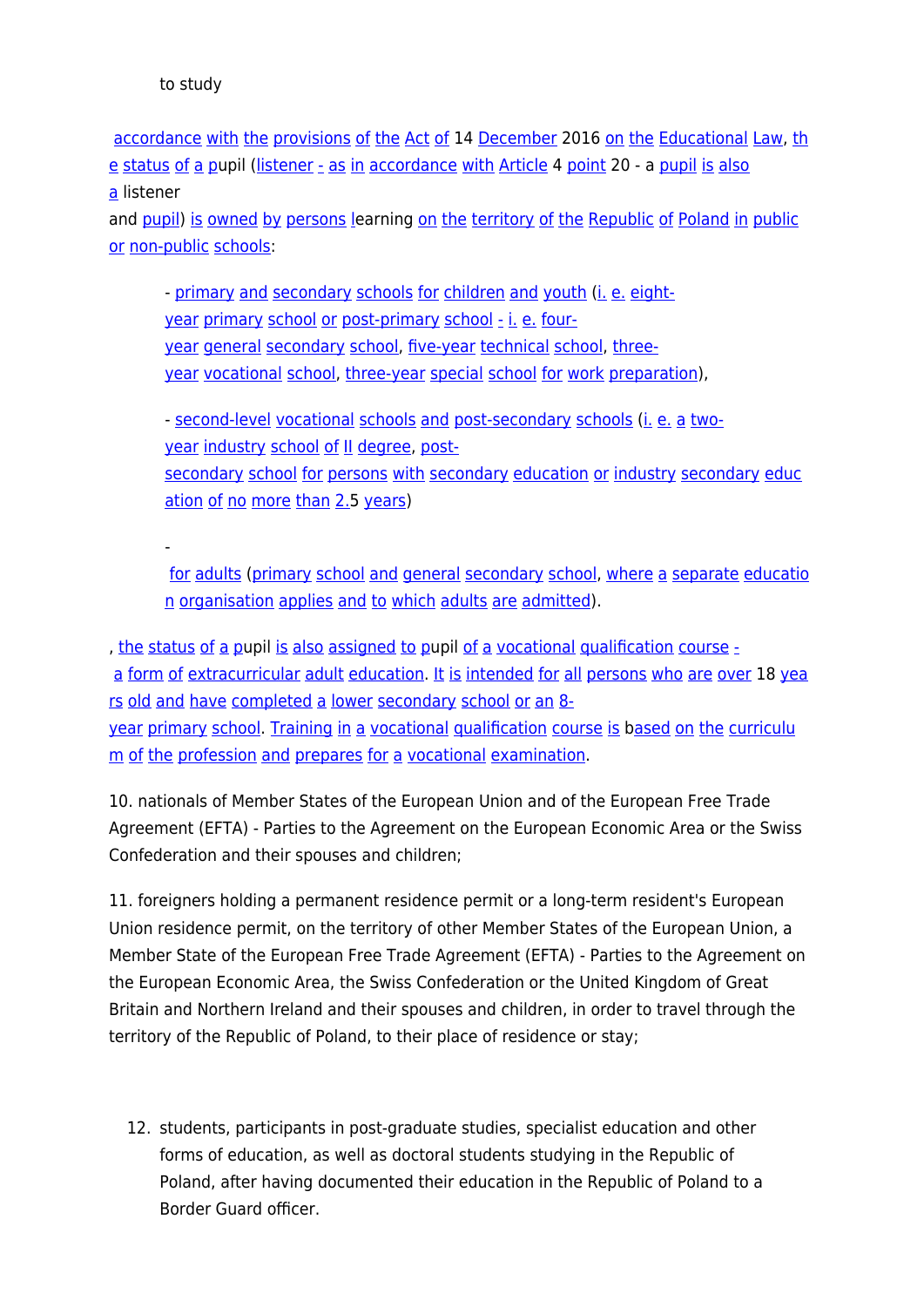Participants [of](https://pl.pons.com/t%C5%82umaczenie/angielski-polski/of) [specialist](https://pl.pons.com/t%C5%82umaczenie/angielski-polski/specialist) [education](https://pl.pons.com/t%C5%82umaczenie/angielski-polski/education) [are](https://pl.pons.com/t%C5%82umaczenie/angielski-polski/are) those of [colleges](https://pl.pons.com/t%C5%82umaczenie/angielski-polski/colleges) [in](https://pl.pons.com/t%C5%82umaczenie/angielski-polski/in) [which](https://pl.pons.com/t%C5%82umaczenie/angielski-polski/which) specialist [education](https://pl.pons.com/t%C5%82umaczenie/angielski-polski/education) [lasts](https://pl.pons.com/t%C5%82umaczenie/angielski-polski/lasts) [no](https://pl.pons.com/t%C5%82umaczenie/angielski-polski/no) [less](https://pl.pons.com/t%C5%82umaczenie/angielski-polski/less) [than](https://pl.pons.com/t%C5%82umaczenie/angielski-polski/than) 3 [semesters](https://pl.pons.com/t%C5%82umaczenie/angielski-polski/semesters) [and](https://pl.pons.com/t%C5%82umaczenie/angielski-polski/and) [allows](https://pl.pons.com/t%C5%82umaczenie/angielski-polski/allows) [to](https://pl.pons.com/t%C5%82umaczenie/angielski-polski/to) [obtain](https://pl.pons.com/t%C5%82umaczenie/angielski-polski/obtain) [a](https://pl.pons.com/t%C5%82umaczenie/angielski-polski/a) [full](https://pl.pons.com/t%C5%82umaczenie/angielski-polski/full) [qualification](https://pl.pons.com/t%C5%82umaczenie/angielski-polski/qualification) [at](https://pl.pons.com/t%C5%82umaczenie/angielski-polski/at) [level](https://pl.pons.com/t%C5%82umaczenie/angielski-polski/level) [5.](https://pl.pons.com/t%C5%82umaczenie/angielski-polski/5.) [Polish](https://pl.pons.com/t%C5%82umaczenie/angielski-polski/Polish) [Qualification](https://pl.pons.com/t%C5%82umaczenie/angielski-polski/Qualification) [Framework](https://pl.pons.com/t%C5%82umaczenie/angielski-polski/Framework) ([at](https://pl.pons.com/t%C5%82umaczenie/angielski-polski/at) [5.](https://pl.pons.com/t%C5%82umaczenie/angielski-polski/5.) [the](https://pl.pons.com/t%C5%82umaczenie/angielski-polski/the) [level](https://pl.pons.com/t%C5%82umaczenie/angielski-polski/level) [of](https://pl.pons.com/t%C5%82umaczenie/angielski-polski/of) [qualification](https://pl.pons.com/t%C5%82umaczenie/angielski-polski/qualification) [shall](https://pl.pons.com/t%C5%82umaczenie/angielski-polski/shall) [be](https://pl.pons.com/t%C5%82umaczenie/angielski-polski/be) [a](https://pl.pons.com/t%C5%82umaczenie/angielski-polski/a) [diploma](https://pl.pons.com/t%C5%82umaczenie/angielski-polski/diploma) [of](https://pl.pons.com/t%C5%82umaczenie/angielski-polski/of) [graduation](https://pl.pons.com/t%C5%82umaczenie/angielski-polski/graduation) [from](https://pl.pons.com/t%C5%82umaczenie/angielski-polski/from) [a](https://pl.pons.com/t%C5%82umaczenie/angielski-polski/a) [teacher](https://pl.pons.com/t%C5%82umaczenie/angielski-polski/teacher)'[s](https://pl.pons.com/t%C5%82umaczenie/angielski-polski/s) [college,](https://pl.pons.com/t%C5%82umaczenie/angielski-polski/college) [a](https://pl.pons.com/t%C5%82umaczenie/angielski-polski/a) [diploma](https://pl.pons.com/t%C5%82umaczenie/angielski-polski/diploma) [of](https://pl.pons.com/t%C5%82umaczenie/angielski-polski/of) [graduation](https://pl.pons.com/t%C5%82umaczenie/angielski-polski/graduation) [from](https://pl.pons.com/t%C5%82umaczenie/angielski-polski/from) [a](https://pl.pons.com/t%C5%82umaczenie/angielski-polski/a) [teacher](https://pl.pons.com/t%C5%82umaczenie/angielski-polski/teacher)'[s](https://pl.pons.com/t%C5%82umaczenie/angielski-polski/s) [college](https://pl.pons.com/t%C5%82umaczenie/angielski-polski/college) [of](https://pl.pons.com/t%C5%82umaczenie/angielski-polski/of) [foreign](https://pl.pons.com/t%C5%82umaczenie/angielski-polski/foreign) [languages,](https://pl.pons.com/t%C5%82umaczenie/angielski-polski/languages) [a](https://pl.pons.com/t%C5%82umaczenie/angielski-polski/a) [diploma](https://pl.pons.com/t%C5%82umaczenie/angielski-polski/diploma) [of](https://pl.pons.com/t%C5%82umaczenie/angielski-polski/of) [graduation](https://pl.pons.com/t%C5%82umaczenie/angielski-polski/graduation) [from](https://pl.pons.com/t%C5%82umaczenie/angielski-polski/from) [a](https://pl.pons.com/t%C5%82umaczenie/angielski-polski/a) [college](https://pl.pons.com/t%C5%82umaczenie/angielski-polski/college) [of](https://pl.pons.com/t%C5%82umaczenie/angielski-polski/of) [social](https://pl.pons.com/t%C5%82umaczenie/angielski-polski/social) [workers](https://pl.pons.com/t%C5%82umaczenie/angielski-polski/workers)).

[in](https://pl.pons.com/t%C5%82umaczenie/angielski-polski/in) [other](https://pl.pons.com/t%C5%82umaczenie/angielski-polski/other) [forms](https://pl.pons.com/t%C5%82umaczenie/angielski-polski/forms) [of](https://pl.pons.com/t%C5%82umaczenie/angielski-polski/of) [training](https://pl.pons.com/t%C5%82umaczenie/angielski-polski/training) [as](https://pl.pons.com/t%C5%82umaczenie/angielski-polski/as) [defined](https://pl.pons.com/t%C5%82umaczenie/angielski-polski/defined) [in](https://pl.pons.com/t%C5%82umaczenie/angielski-polski/in) [the](https://pl.pons.com/t%C5%82umaczenie/angielski-polski/the) [Act](https://pl.pons.com/t%C5%82umaczenie/angielski-polski/Act) [of](https://pl.pons.com/t%C5%82umaczenie/angielski-polski/of) 20 [July](https://pl.pons.com/t%C5%82umaczenie/angielski-polski/July) 2018 on [Law](https://pl.pons.com/t%C5%82umaczenie/angielski-polski/Law) [on](https://pl.pons.com/t%C5%82umaczenie/angielski-polski/on) [Higher](https://pl.pons.com/t%C5%82umaczenie/angielski-polski/Higher) [Education](https://pl.pons.com/t%C5%82umaczenie/angielski-polski/Education) [and](https://pl.pons.com/t%C5%82umaczenie/angielski-polski/and) [Science](https://pl.pons.com/t%C5%82umaczenie/angielski-polski/Science) [refers](https://pl.pons.com/t%C5%82umaczenie/angielski-polski/refers) [only](https://pl.pons.com/t%C5%82umaczenie/angielski-polski/only) [to](https://pl.pons.com/t%C5%82umaczenie/angielski-polski/to) [education](https://pl.pons.com/t%C5%82umaczenie/angielski-polski/education) [in](https://pl.pons.com/t%C5%82umaczenie/angielski-polski/in) [the](https://pl.pons.com/t%C5%82umaczenie/angielski-polski/the) [higher](https://pl.pons.com/t%C5%82umaczenie/angielski-polski/higher) [education](https://pl.pons.com/t%C5%82umaczenie/angielski-polski/education) [system,](https://pl.pons.com/t%C5%82umaczenie/angielski-polski/system) [e.](https://pl.pons.com/t%C5%82umaczenie/angielski-polski/e.) [g.](https://pl.pons.com/t%C5%82umaczenie/angielski-polski/g.) [students](https://pl.pons.com/t%C5%82umaczenie/angielski-polski/students) [of](https://pl.pons.com/t%C5%82umaczenie/angielski-polski/of) [part-time](https://pl.pons.com/t%C5%82umaczenie/angielski-polski/part-time) [studies,](https://pl.pons.com/t%C5%82umaczenie/angielski-polski/studies) [including](https://pl.pons.com/t%C5%82umaczenie/angielski-polski/including) [studies](https://pl.pons.com/t%C5%82umaczenie/angielski-polski/studies) [conducted](https://pl.pons.com/t%C5%82umaczenie/angielski-polski/conducted) [on-line](https://pl.pons.com/t%C5%82umaczenie/angielski-polski/on-line), [participants](https://pl.pons.com/t%C5%82umaczenie/angielski-polski/participants) [of](https://pl.pons.com/t%C5%82umaczenie/angielski-polski/of) [preparatory](https://pl.pons.com/t%C5%82umaczenie/angielski-polski/preparatory) [courses](https://pl.pons.com/t%C5%82umaczenie/angielski-polski/courses) [to](https://pl.pons.com/t%C5%82umaczenie/angielski-polski/to) [study](https://pl.pons.com/t%C5%82umaczenie/angielski-polski/study) [in](https://pl.pons.com/t%C5%82umaczenie/angielski-polski/in) [Polish,](https://pl.pons.com/t%C5%82umaczenie/angielski-polski/Polish) [language](https://pl.pons.com/t%C5%82umaczenie/angielski-polski/language) courses [conducted](https://pl.pons.com/t%C5%82umaczenie/angielski-polski/conducted) [by](https://pl.pons.com/t%C5%82umaczenie/angielski-polski/by) [universities](https://pl.pons.com/t%C5%82umaczenie/angielski-polski/niversities). [The](https://pl.pons.com/t%C5%82umaczenie/angielski-polski/The) [term](https://pl.pons.com/t%C5%82umaczenie/angielski-polski/term) [refers](https://pl.pons.com/t%C5%82umaczenie/angielski-polski/refers) [only](https://pl.pons.com/t%C5%82umaczenie/angielski-polski/only) [to](https://pl.pons.com/t%C5%82umaczenie/angielski-polski/to) [education](https://pl.pons.com/t%C5%82umaczenie/angielski-polski/education) [in](https://pl.pons.com/t%C5%82umaczenie/angielski-polski/in) [the](https://pl.pons.com/t%C5%82umaczenie/angielski-polski/the) [higher](https://pl.pons.com/t%C5%82umaczenie/angielski-polski/higher) education [system.](https://pl.pons.com/t%C5%82umaczenie/angielski-polski/system)

- 13. scientists conducting research or development works in the Republic of Poland, having documented to a Border Guard officer the conduct of scientific research or development works in the Republic of Poland; [specialists](https://pl.pons.com/t%C5%82umaczenie/angielski-polski/specialists) [in](https://pl.pons.com/t%C5%82umaczenie/angielski-polski/in) [a](https://pl.pons.com/t%C5%82umaczenie/angielski-polski/a) [specific](https://pl.pons.com/t%C5%82umaczenie/angielski-polski/specific) [field](https://pl.pons.com/t%C5%82umaczenie/angielski-polski/field) [of](https://pl.pons.com/t%C5%82umaczenie/angielski-polski/of) [science](https://pl.pons.com/t%C5%82umaczenie/angielski-polski/science) [employed](https://pl.pons.com/t%C5%82umaczenie/angielski-polski/employed) [in](https://pl.pons.com/t%C5%82umaczenie/angielski-polski/in) [a](https://pl.pons.com/t%C5%82umaczenie/angielski-polski/a) [scientific](https://pl.pons.com/t%C5%82umaczenie/angielski-polski/scientific) [position](https://pl.pons.com/t%C5%82umaczenie/angielski-polski/position) [at](https://pl.pons.com/t%C5%82umaczenie/angielski-polski/at) a u[niversity,](https://pl.pons.com/t%C5%82umaczenie/angielski-polski/niversity) [college](https://pl.pons.com/t%C5%82umaczenie/angielski-polski/college) [or](https://pl.pons.com/t%C5%82umaczenie/angielski-polski/or) [research](https://pl.pons.com/t%C5%82umaczenie/angielski-polski/research) [institute](https://pl.pons.com/t%C5%82umaczenie/angielski-polski/institute), [who](https://pl.pons.com/t%C5%82umaczenie/angielski-polski/who) [carry](https://pl.pons.com/t%C5%82umaczenie/angielski-polski/carry) [out](https://pl.pons.com/t%C5%82umaczenie/angielski-polski/out) [research](https://pl.pons.com/t%C5%82umaczenie/angielski-polski/research) [work](https://pl.pons.com/t%C5%82umaczenie/angielski-polski/work) [on](https://pl.pons.com/t%C5%82umaczenie/angielski-polski/on) [selected](https://pl.pons.com/t%C5%82umaczenie/angielski-polski/selected) [issues](https://pl.pons.com/t%C5%82umaczenie/angielski-polski/issues).
- 14. cancelled;
- 15. [persons](https://pl.pons.com/t%C5%82umaczenie/angielski-polski/persons) [crossing](https://pl.pons.com/t%C5%82umaczenie/angielski-polski/crossing) [the](https://pl.pons.com/t%C5%82umaczenie/angielski-polski/the) [border](https://pl.pons.com/t%C5%82umaczenie/angielski-polski/order) [of](https://pl.pons.com/t%C5%82umaczenie/angielski-polski/of) [the](https://pl.pons.com/t%C5%82umaczenie/angielski-polski/the) [Republic](https://pl.pons.com/t%C5%82umaczenie/angielski-polski/Republic) [of](https://pl.pons.com/t%C5%82umaczenie/angielski-polski/of) [Poland](https://pl.pons.com/t%C5%82umaczenie/angielski-polski/Poland) [on](https://pl.pons.com/t%C5%82umaczenie/angielski-polski/on) [the](https://pl.pons.com/t%C5%82umaczenie/angielski-polski/the) [basis](https://pl.pons.com/t%C5%82umaczenie/angielski-polski/asis) [of](https://pl.pons.com/t%C5%82umaczenie/angielski-polski/of) [a](https://pl.pons.com/t%C5%82umaczenie/angielski-polski/a) [national](https://pl.pons.com/t%C5%82umaczenie/angielski-polski/national) [repatriation](https://pl.pons.com/t%C5%82umaczenie/angielski-polski/repatriation) [visa](https://pl.pons.com/t%C5%82umaczenie/angielski-polski/visa) [or](https://pl.pons.com/t%C5%82umaczenie/angielski-polski/or) [a](https://pl.pons.com/t%C5%82umaczenie/angielski-polski/a) visa [to](https://pl.pons.com/t%C5%82umaczenie/angielski-polski/to) [come](https://pl.pons.com/t%C5%82umaczenie/angielski-polski/come) to [the](https://pl.pons.com/t%C5%82umaczenie/angielski-polski/the) [territory](https://pl.pons.com/t%C5%82umaczenie/angielski-polski/territory) [of](https://pl.pons.com/t%C5%82umaczenie/angielski-polski/of) the [Republic](https://pl.pons.com/t%C5%82umaczenie/angielski-polski/Republic) of [Poland](https://pl.pons.com/t%C5%82umaczenie/angielski-polski/Poland) [as](https://pl.pons.com/t%C5%82umaczenie/angielski-polski/as) a [member](https://pl.pons.com/t%C5%82umaczenie/angielski-polski/member) [of](https://pl.pons.com/t%C5%82umaczenie/angielski-polski/of) [the](https://pl.pons.com/t%C5%82umaczenie/angielski-polski/the) [repatriate](https://pl.pons.com/t%C5%82umaczenie/angielski-polski/repatriate)'[s](https://pl.pons.com/t%C5%82umaczenie/angielski-polski/s) [close](https://pl.pons.com/t%C5%82umaczenie/angielski-polski/immediate) [family](https://pl.pons.com/t%C5%82umaczenie/angielski-polski/family);
- 16. foreigners who arrive in connection with participation, as a competitor, training staff member, doctor, physiotherapist or judge,in international sports competitions organised on the territory of the Republic ofPoland by an international sports federation activ in Olympic or Paralympic sport or other sport recognised by the International Olympic Committee or organised by an international sportsorganisation ofcontinental range belonging to such federation or Polish sports associationas and accredited journalist, af er documenting to the Border Guard officer the fact of taking part in the competition, the date and nature of participation by a relevant letter issued by the organiser of the competition or certified by a Polish sports association competent in a given sport.
- 17. foreigners crossing the border of the Republic of Poland on the basis of humanitarian visa
- 18. (from 09/22/2020) citizens of the Republic of Belarus;

18a. citizens of Ukraine;

15. fishermen within the meaning of the article 2 point 9 of the Act of 11 September 2019 on work on board a fishing vessel (Dz.U. pos. 2197) or seafarers within the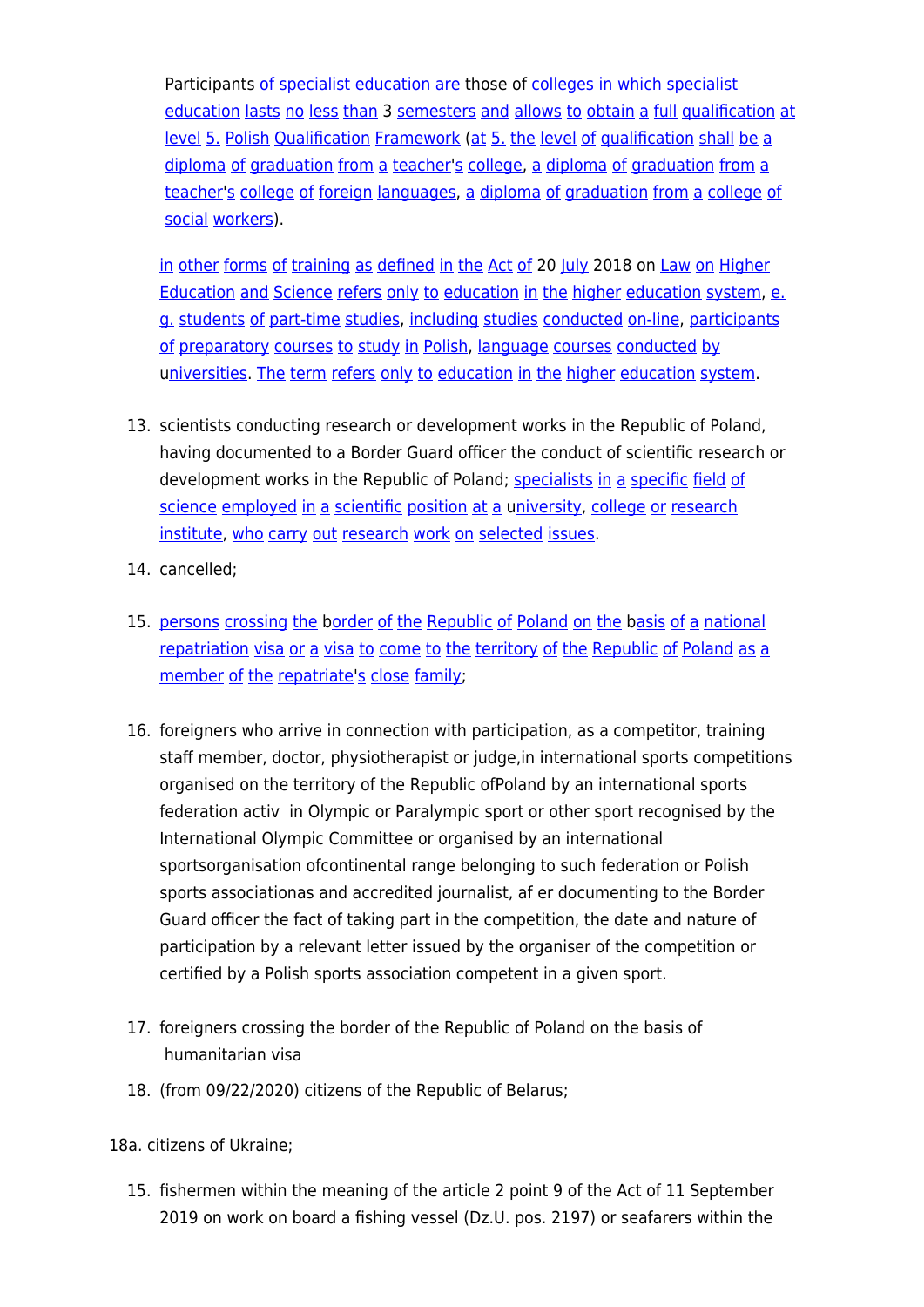meaning of the article 2 point 3 of the Act of 5 August 2015 on worka at sea (Dz.U of 2020 pos.1353), including seafarers employed under the conditions laid down in article 46 or 108 of the Act on worka at sea, and also:

seafarers and fishermen travelling to the port for employment purposes (work onboard a ship) and to their place of residance or stay after the completion employment, even they are travelling by different means of transport – also through the territory of the Republic of Poland

persons working on a ship or offshore platform on the basis of documents different than sailor's employment contract

- 20. foreigners holding visa issued for the purpose of participation in ''Poland. Business Harbour" programme
- 21. foreigners coming to the Republic of Poland for economic purposes upon written invitation containing an indication of the economic purpose, issued by the entity entered in the National Register Court or to the Central Register and Information on Economic Activity, after documenting a Border Guard officer of these circumstances.
- 22. citizens of the United Kingdom of Great Britain and Northern Ireland and their spouses and children,
- 23. persons whose arrival takes place in connection with participation in an international competition or a music festival organized in the territory of the Republic of Poland by a state or local government cultural institution, as a participant, performer artist, juror, accredited journalist or a guardian of the participant or performer artist after documenting to the Border Guard officer the fact of taking part in the competition or festival, the date and nature of participation by a relevant letter issued by the organiser of the event,
- 24. participants of Erasmus + and European Solidarity Corps projects, after documenting their participation in a given project to a Border Guard officer
- 25. participants of projects: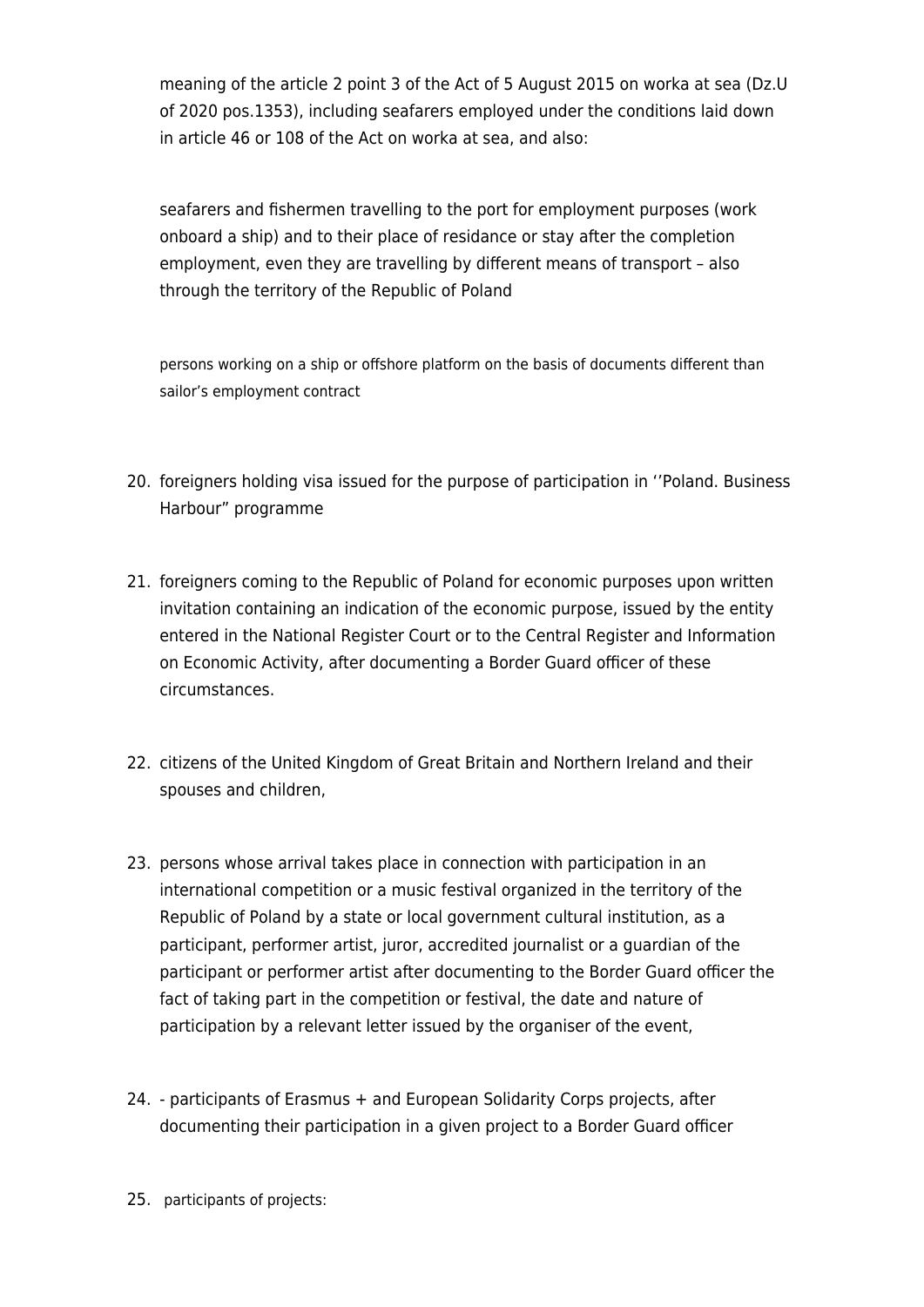a. realised within the framework of the Polish – Ukrainian Exchange of Youth Council, together with their guardians,

 b. within the scope of the cooperation of children and youth, realized and financed on the basis of art. 167 of the act of 14 December 2016 – Education law ( Journal of Laws of 2021, item 1082), together with their guardians,

 c. within the scope of cooperation of schools functioning within education systems of other countries or social organisations registered abroad together with the schools of the Republic of Poland on the basis of art. 47 par. 3 point 2 letter e of the act of 14 December 2016 – Education Law,

 - after prior submission by the Ministry of Education and Science of the information of planned entry together with data of participants – and in case of project referred to in letter a and b also their guardians – to the Border Guard.

26. minor foreigners who are children or remain under the permanent care of the foreigners in question in points 3, 5 or 6.

27. persons whose arrival takes place in connection with participation, as a participant, in an international conference organized on the territory of the Republic of Poland by a state or local government institution, whose organization is the implementation of the obligations arising from an international agreement concluded by the Republic of Poland, after documenting to the Border Guard officer the fact of the international conference, the date and nature of the participation, in a letter issued by the organizer of the event.

Persons who do not meet at least one of the above conditions do not currently have the right to enter the territory of the Republic of Poland.

In particularly justified cases (mainly due to humanitarian reasons), the commanding officer of the Border Guard Post, after obtaining the consent of the Commander-in-Chief of the Border Guard, may allow foreigners who do not meet the entry requirements set out in the Regulation of the Minister of Internal Affairs and Administration of March 13, 2020 on temporary suspension or restriction of border traffic at specific border crossing points, to enter the territory of the Republic of Poland.

The decision on permitting entry is made each time by the commanding officer of the Border Guard Post during the border check, after the necessary control and verification activities have been carried out, in particular after verification of the documentation submitted by the foreigner.

This means that a foreigner cannot apply for such a permit earlier.

Special solutions for foreigners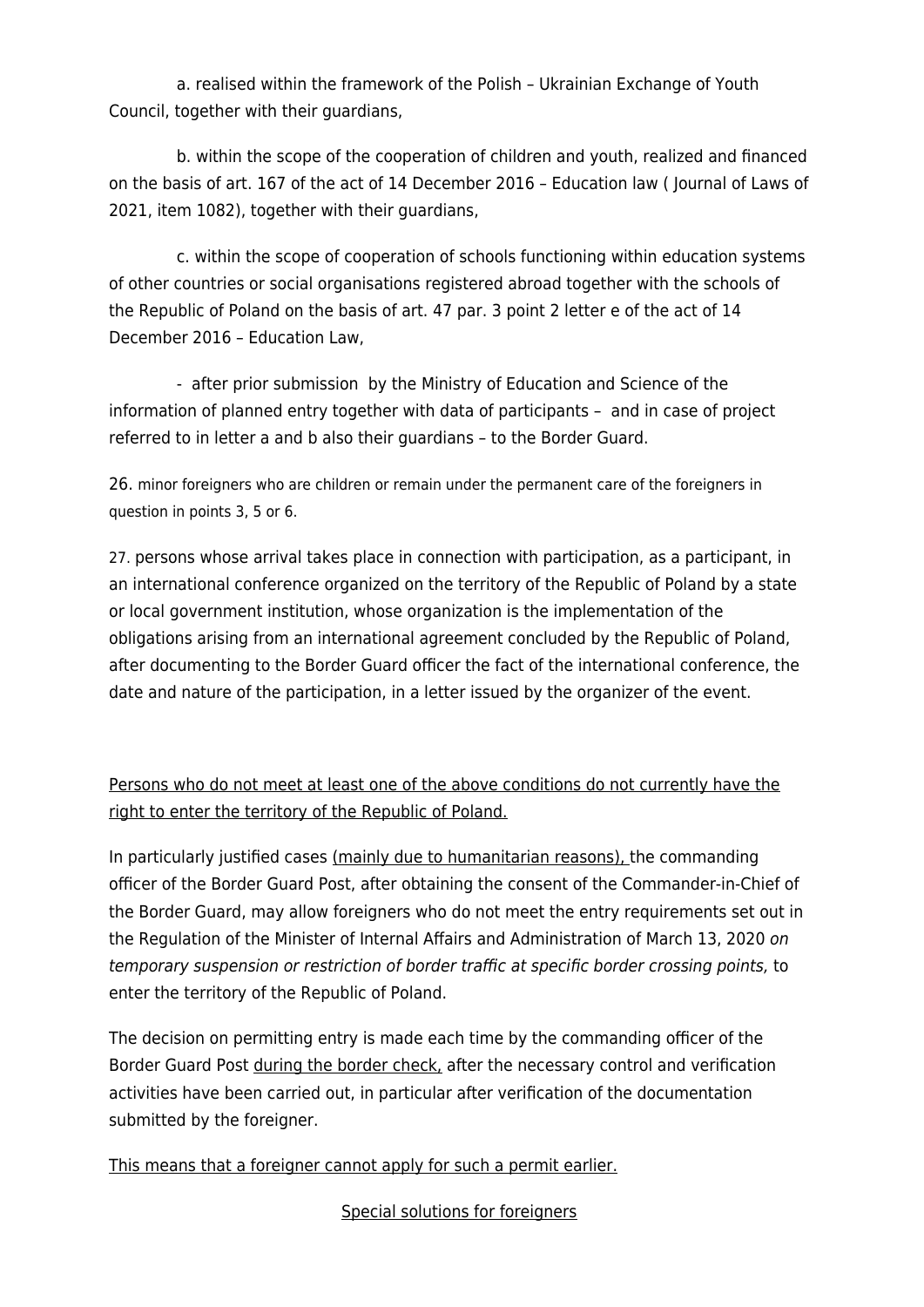[-](https://pl.pons.com/t%C5%82umaczenie/angielski-polski/-) [Extension](https://pl.pons.com/t%C5%82umaczenie/angielski-polski/Extension) [of](https://pl.pons.com/t%C5%82umaczenie/angielski-polski/of) [stay](https://pl.pons.com/t%C5%82umaczenie/angielski-polski/stay) u[nder](https://pl.pons.com/t%C5%82umaczenie/angielski-polski/nder) [visa-free](https://pl.pons.com/t%C5%82umaczenie/angielski-polski/visa-free) [regime](https://pl.pons.com/t%C5%82umaczenie/angielski-polski/regime), [on](https://pl.pons.com/t%C5%82umaczenie/angielski-polski/on) [the](https://pl.pons.com/t%C5%82umaczenie/angielski-polski/the) [basis](https://pl.pons.com/t%C5%82umaczenie/angielski-polski/asis) of [visas](https://pl.pons.com/t%C5%82umaczenie/angielski-polski/visas) [and](https://pl.pons.com/t%C5%82umaczenie/angielski-polski/and) [residence](https://pl.pons.com/t%C5%82umaczenie/angielski-polski/residence) [permits](https://pl.pons.com/t%C5%82umaczenie/angielski-polski/permits) [issued](https://pl.pons.com/t%C5%82umaczenie/angielski-polski/issued) [by](https://pl.pons.com/t%C5%82umaczenie/angielski-polski/by) [other](https://pl.pons.com/t%C5%82umaczenie/angielski-polski/other) [Schengen](https://pl.pons.com/t%C5%82umaczenie/angielski-polski/Schengen) [States](https://pl.pons.com/t%C5%82umaczenie/angielski-polski/States)

The provisions of the Act of March 2, 2020 on special arrangements for preventing, counteracting and combating COVID -19, other infectious diseases and crisis situations caused by them, introduced a number of special legal solutions aimed, inter alia, to sort out problems related to, among others with the legality of foreigners' residence on the territory of the Republic of Poland after the declaration of the state of epidemic emergency. These solutions include:

extension by law of the periods of validity of temporary residence permits expiring during the period of state of epidemic emergency or state of epidemic – until the end of the 30th day following the date of cancellation of one of the abovementioned states, whichever was in force last (art. 15zd section 3 of the Special Act); [holders](https://pl.pons.com/t%C5%82umaczenie/angielski-polski/Holders) [of](https://pl.pons.com/t%C5%82umaczenie/angielski-polski/of) [national](https://pl.pons.com/t%C5%82umaczenie/angielski-polski/national) [visas](https://pl.pons.com/t%C5%82umaczenie/angielski-polski/visas) [retain](https://pl.pons.com/t%C5%82umaczenie/angielski-polski/retain) [the](https://pl.pons.com/t%C5%82umaczenie/angielski-polski/the) [right](https://pl.pons.com/t%C5%82umaczenie/angielski-polski/right) [to](https://pl.pons.com/t%C5%82umaczenie/angielski-polski/to) [cross](https://pl.pons.com/t%C5%82umaczenie/angielski-polski/cross) the [state](https://pl.pons.com/t%C5%82umaczenie/angielski-polski/state) [border](https://pl.pons.com/t%C5%82umaczenie/angielski-polski/order) [and](https://pl.pons.com/t%C5%82umaczenie/angielski-polski/and) [stay](https://pl.pons.com/t%C5%82umaczenie/angielski-polski/stay) [in](https://pl.pons.com/t%C5%82umaczenie/angielski-polski/in) [the](https://pl.pons.com/t%C5%82umaczenie/angielski-polski/the) [territory](https://pl.pons.com/t%C5%82umaczenie/angielski-polski/territory) [of](https://pl.pons.com/t%C5%82umaczenie/angielski-polski/of) [the](https://pl.pons.com/t%C5%82umaczenie/angielski-polski/the) [Republic](https://pl.pons.com/t%C5%82umaczenie/angielski-polski/Republic) [of](https://pl.pons.com/t%C5%82umaczenie/angielski-polski/of) [Poland](https://pl.pons.com/t%C5%82umaczenie/angielski-polski/Poland) [during](https://pl.pons.com/t%C5%82umaczenie/angielski-polski/during) [the](https://pl.pons.com/t%C5%82umaczenie/angielski-polski/the) [period](https://pl.pons.com/t%C5%82umaczenie/angielski-polski/period) [when](https://pl.pons.com/t%C5%82umaczenie/angielski-polski/when) [the](https://pl.pons.com/t%C5%82umaczenie/angielski-polski/the) [state](https://pl.pons.com/t%C5%82umaczenie/angielski-polski/state) [of](https://pl.pons.com/t%C5%82umaczenie/angielski-polski/of) [emergency](https://pl.pons.com/t%C5%82umaczenie/angielski-polski/emergency) [or](https://pl.pons.com/t%C5%82umaczenie/angielski-polski/or) state of [epidemic](https://pl.pons.com/t%C5%82umaczenie/angielski-polski/epidemic) [is](https://pl.pons.com/t%C5%82umaczenie/angielski-polski/is) [in](https://pl.pons.com/t%C5%82umaczenie/angielski-polski/in) [force,](https://pl.pons.com/t%C5%82umaczenie/angielski-polski/force) [as](https://pl.pons.com/t%C5%82umaczenie/angielski-polski/as) [well](https://pl.pons.com/t%C5%82umaczenie/angielski-polski/well) [as](https://pl.pons.com/t%C5%82umaczenie/angielski-polski/as) [for](https://pl.pons.com/t%C5%82umaczenie/angielski-polski/for) [a](https://pl.pons.com/t%C5%82umaczenie/angielski-polski/a) [period](https://pl.pons.com/t%C5%82umaczenie/angielski-polski/period) [of](https://pl.pons.com/t%C5%82umaczenie/angielski-polski/of) 30 [days](https://pl.pons.com/t%C5%82umaczenie/angielski-polski/days) [after](https://pl.pons.com/t%C5%82umaczenie/angielski-polski/after) [the](https://pl.pons.com/t%C5%82umaczenie/angielski-polski/the) [last](https://pl.pons.com/t%C5%82umaczenie/angielski-polski/last) [state](https://pl.pons.com/t%C5%82umaczenie/angielski-polski/state) [is](https://pl.pons.com/t%C5%82umaczenie/angielski-polski/is) [recalled;](https://pl.pons.com/t%C5%82umaczenie/angielski-polski/recalled)

extension by law of periods of stay and periods of validity of national visas in cases where the last day of the period of stay on the basis of such visas would fall within the period of state of epidemic emergency or state of epidemic – until the end of the 30th day following the date of cancellation of one of the abovementioned states, whichever was in force last (Article 15zd section 1 of the Special Act);

recognition as legal by law the residence of foreigners on the territory of the Republic of Poland in cases where, on the day from which the state of epidemic emergency was announced in connection with SARS-CoV-2 virus infections was first declared, they were staying on that territory on the basis of short-term residence titles , i.e.:

- a. under the visa-free regime,
- b. on the basis of Schengen visas issued by Polish authorities,
- c. Schengen visas or long-term visas issued by other Schengen states,
- d. residence permits issued by other Schengen states,
- e. long-term visas or residence permits issued by Member States of the European Union which are not countries of the Schengen areas (when, according to the law of the European Union, such visas or documents entitle to stay in the territory of the Republic of Poland,
	- from the day following the last day of legal residence resulting of these titles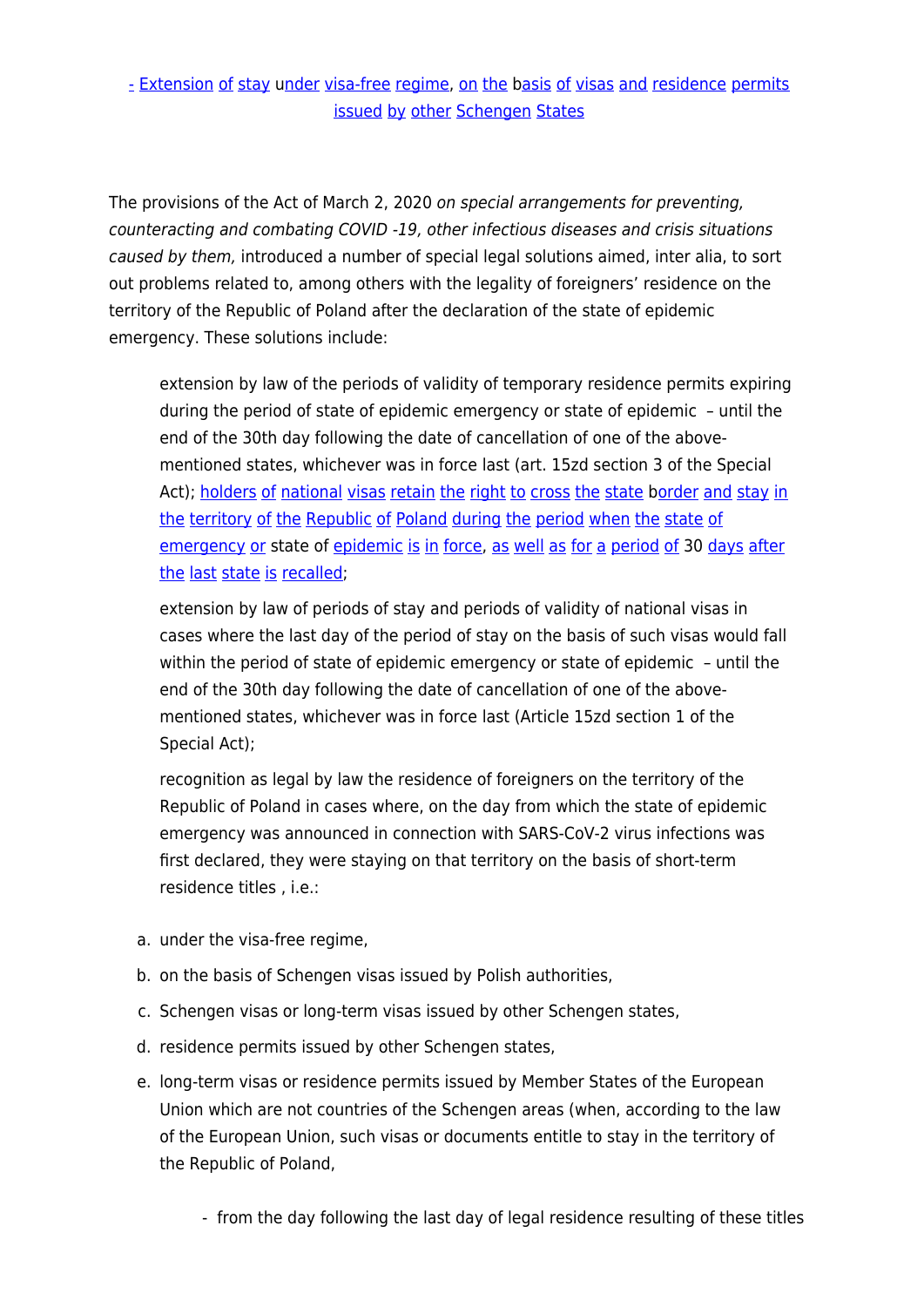until the expiry of the 30th day following the date of cancellation of the state of epidemic emergency or state of epidemic, whichever was in force last (Article 15z1 section 1 of the Special Act).

The above provision (Article 15z1) has effect only with the respect to the abovementioned documents the holders of which were on the territory of the Republic of Poland on the day on which the first declaration of the state of epidemic emergency was announced connected with SARS-CiV-2 virus infection and is not tantamount to the prolongation of any of the above-mentioned visas or documents or extension of authorised stay under visa-free regime.

The use of this legal basis for stay in the territory is in no way conditional on the submission of any applications, issuing permits or documents, and no administrative decision is issued for this effect to occur. There is no need to obtain a visa extension under the provisions of the Act on Foreigners.

## [-](https://pl.pons.com/t%C5%82umaczenie/angielski-polski/-) [Extension](https://pl.pons.com/t%C5%82umaczenie/angielski-polski/Extension) [of](https://pl.pons.com/t%C5%82umaczenie/angielski-polski/of) [stay](https://pl.pons.com/t%C5%82umaczenie/angielski-polski/stay) [on](https://pl.pons.com/t%C5%82umaczenie/angielski-polski/on) [the](https://pl.pons.com/t%C5%82umaczenie/angielski-polski/the) [basis](https://pl.pons.com/t%C5%82umaczenie/angielski-polski/asis) of [a](https://pl.pons.com/t%C5%82umaczenie/angielski-polski/a) [declaration](https://pl.pons.com/t%C5%82umaczenie/angielski-polski/declaration) of [employment,](https://pl.pons.com/t%C5%82umaczenie/angielski-polski/employment) [work](https://pl.pons.com/t%C5%82umaczenie/angielski-polski/work) [permit](https://pl.pons.com/t%C5%82umaczenie/angielski-polski/permit), [residence](https://pl.pons.com/t%C5%82umaczenie/angielski-polski/residence) [cards](https://pl.pons.com/t%C5%82umaczenie/angielski-polski/cards) [and](https://pl.pons.com/t%C5%82umaczenie/angielski-polski/and) [other](https://pl.pons.com/t%C5%82umaczenie/angielski-polski/other)

extension by law of the periods of validity of work permits and seasonal work permits, as well as periods of permitted work on the basis of declarations of entrusting work to a foreigner, entered in the register of declarations – until the end of the 30th day following the date of cancellation of one of the states, whichever was in force last (Article 15zzq of the Special Act);

enabling changes in the conditions of work performed by foreigners specified in work permits, seasonal work permits, declarations on entrusting work to a foreigner, entered in the register of declarations, temporary residence and work permits, temporary residence permits for the purpose of performing work in a profession requiring high qualifications, temporary residence permits for the purpose of work under an intra-corporate transfer or temporary residence permits for the long-term mobility of a managerial staff member, specialist or trainee employee, as part of an intra-corporate transfer, as well as in the documents attached to the notice of intention to use from the short-term mobility of a managerial staff member, specialist or trainee employee, within the framework of an intra-corporate transfer - if this change is a result of the entity which entrusts the work (or the host entity with its registered office in the territory of the Republic of Poland) with individual powers aimed at protecting jobs in crisis conditions and preventing the spread of SARS-CoV-2 virus, regulated in art. 3, art. 15g section 8, art. 15x section 1 and art. 15zf section 1 of the Special Act (Article 15z5 of the Special Act);

providing access to seasonal work within the meaning of art. 88 section 2 of the Act of 20 April 2004 on employment promotion and labour market institutions (Journal of Laws of 2019, item 1482, as amended) for foreigners who in the period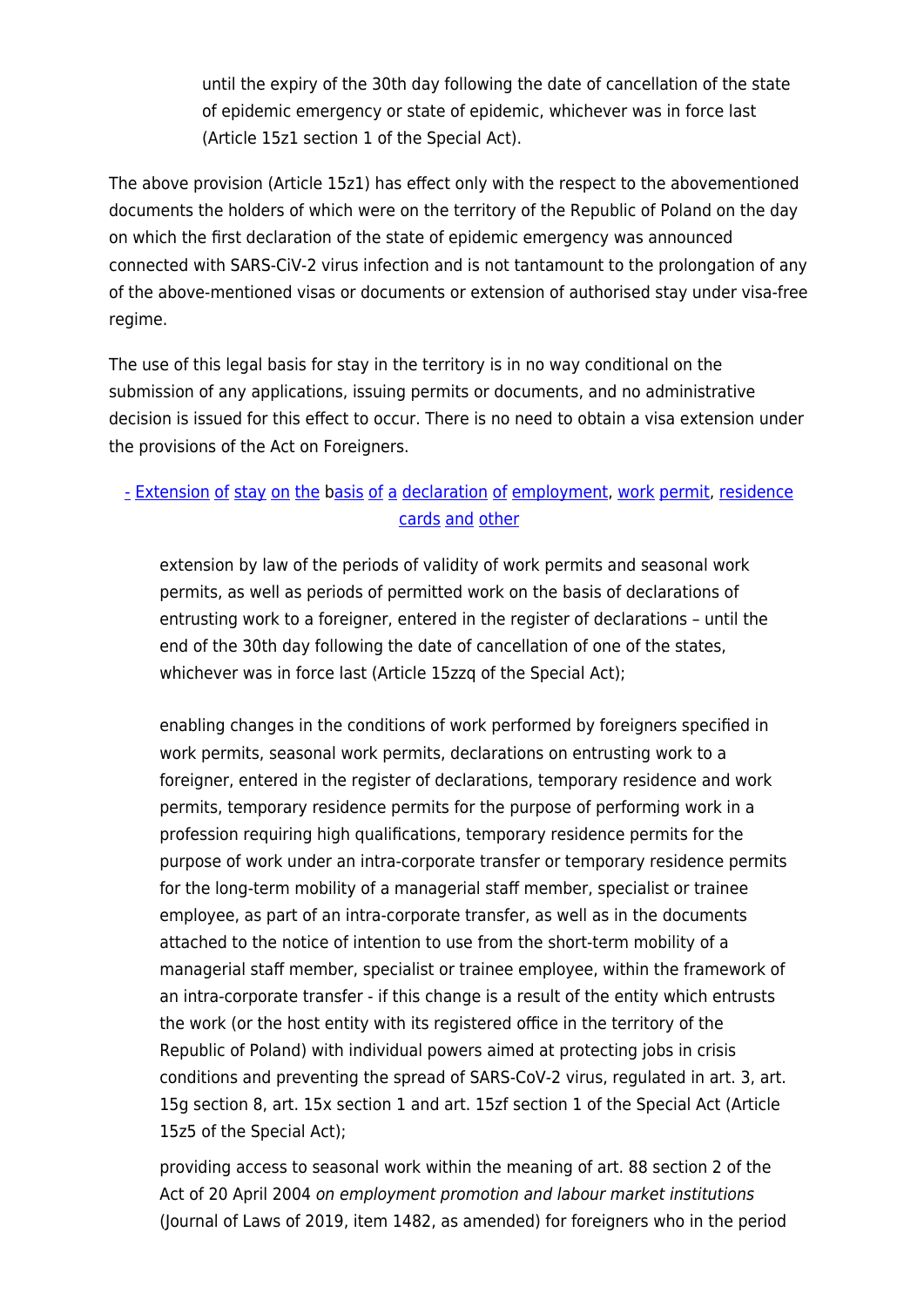following March 13, 2020 had access to the Polish labour market on the basis of a work permit, seasonal work permit, prolongation of the work permit, prolongation of the seasonal work permit or statement on entrusting work to a foreigner, entered in the register of statements - in the period of state of epidemic emergency or state of epidemic and in the period of 30 days immediately following the cancellation of the last of the states;

extension by law of the periods of validity of residence cards falling within the period of state of epidemic emergency or state of epidemic - until the end of the 30th day following the date of cancellation of one of the states, whichever was in force last (Article 15z2 section 1 of the Special Act); [a](https://pl.pons.com/t%C5%82umaczenie/angielski-polski/A) [foreigner](https://pl.pons.com/t%C5%82umaczenie/angielski-polski/foreigner) [is](https://pl.pons.com/t%C5%82umaczenie/angielski-polski/is) [entitled](https://pl.pons.com/t%C5%82umaczenie/angielski-polski/entitled) [to](https://pl.pons.com/t%C5%82umaczenie/angielski-polski/to) u[se](https://pl.pons.com/t%C5%82umaczenie/angielski-polski/se) [the](https://pl.pons.com/t%C5%82umaczenie/angielski-polski/the) [document](https://pl.pons.com/t%C5%82umaczenie/angielski-polski/document) [they](https://pl.pons.com/t%C5%82umaczenie/angielski-polski/they) [hold](https://pl.pons.com/t%C5%82umaczenie/angielski-polski/hold) [as](https://pl.pons.com/t%C5%82umaczenie/angielski-polski/as) [valid](https://pl.pons.com/t%C5%82umaczenie/angielski-polski/valid) [despite](https://pl.pons.com/t%C5%82umaczenie/angielski-polski/despite) [the](https://pl.pons.com/t%C5%82umaczenie/angielski-polski/the) [expiry](https://pl.pons.com/t%C5%82umaczenie/angielski-polski/expiry) [date](https://pl.pons.com/t%C5%82umaczenie/angielski-polski/date) [specified](https://pl.pons.com/t%C5%82umaczenie/angielski-polski/specified) [therein](https://pl.pons.com/t%C5%82umaczenie/angielski-polski/therein). [This](https://pl.pons.com/t%C5%82umaczenie/angielski-polski/This) [means](https://pl.pons.com/t%C5%82umaczenie/angielski-polski/means) [that](https://pl.pons.com/t%C5%82umaczenie/angielski-polski/that) [holders](https://pl.pons.com/t%C5%82umaczenie/angielski-polski/holders) [of](https://pl.pons.com/t%C5%82umaczenie/angielski-polski/of) [such](https://pl.pons.com/t%C5%82umaczenie/angielski-polski/such) [documents](https://pl.pons.com/t%C5%82umaczenie/angielski-polski/documents) [retain](https://pl.pons.com/t%C5%82umaczenie/angielski-polski/retain) [the](https://pl.pons.com/t%C5%82umaczenie/angielski-polski/the) [right](https://pl.pons.com/t%C5%82umaczenie/angielski-polski/right) [to](https://pl.pons.com/t%C5%82umaczenie/angielski-polski/to) [cross](https://pl.pons.com/t%C5%82umaczenie/angielski-polski/cross) [the](https://pl.pons.com/t%C5%82umaczenie/angielski-polski/the) state b[order](https://pl.pons.com/t%C5%82umaczenie/angielski-polski/order);

extension by law of the periods of validity of Polish foreigner's identity documents and documents confirming the possession of a permit for tolerated stay (tolerated stay permit) until the end of the 30th day following the date of cancellation of one of the states, whichever was in force last (Article 15z6 sections 3 and 5 of the Special Act);

extension by law of the periods of validity of documents issued for a limited period of time issued to citizens of the Member States of the European Union and of the European Free Trade Association (EFTA) - Parties to the contract on the European Economic Area or the Swiss Confederation and their family members who are with them or who join them, i.e. documents confirming the right of permanent residence, residence cards of an EU citizen's family member and permanent residence cards of an EU citizen's family member, falling within the period of state of epidemic emergency or state of epidemic - until the end of the 30th day following the date of cancellation of one of the states, whichever was in force last (Article 15z6 section 1 of the Special Act);

extension by law of the deadlines for submitting an application for a temporary residence permit, permanent residence permit, long-term resident's EU residence permit, for visa extension or for extension of stay as part of visa-free regime falling within the period of state of epidemic emergency or state of epidemic until the end of the 30th day following the date of cancellation of one of the states, whichever was in force last (Article 15z of the Special Act);

extension by law of the dates of leaving the territory of the Republic of Poland resulting from art. 299 section 6 of the Act of December 12, 2013 on Foreigners (Journal of Laws of 2020, item 35) falling within the period of state of epidemic emergency or state of epidemic - until the end of the 30th day following the date of cancellation of one of the states, whichever was in force last (Article 15zza of the Special Act);

extension by law of the periods of voluntary return defined in the decisions on imposing the return obligation, falling within the period of state of epidemic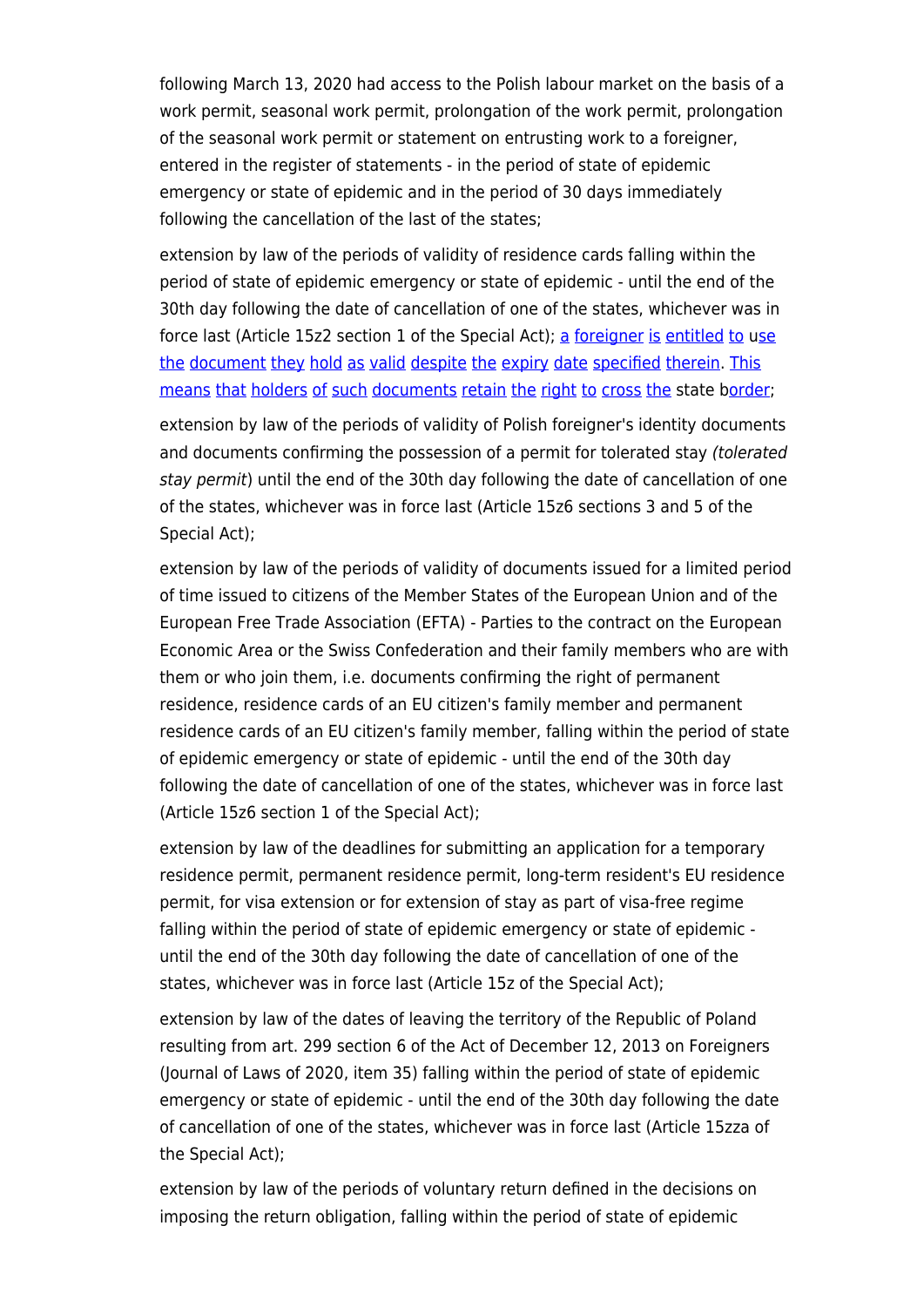emergency or state of epidemic - until the end of the 30th day following the date of cancellation of one of the states, whichever was in force last (art. 15zzzb of the Special Act);

extension by law of the periods of validity of temporary foreigner's identity certificates (known as TZTC) falling within the period of state of epidemic emergency or state of epidemic - until the end of the 30th day following the date of cancellation of one of the states, whichever was in force last (Article 15z3 section 1 of the Special Act).

#### [Residence](https://pl.pons.com/t%C5%82umaczenie/angielski-polski/Residence) [of](https://pl.pons.com/t%C5%82umaczenie/angielski-polski/of) [EU/](https://pl.pons.com/t%C5%82umaczenie/angielski-polski/EU)[EEA](https://pl.pons.com/t%C5%82umaczenie/angielski-polski/EEA)[/Switzerland](https://pl.pons.com/t%C5%82umaczenie/angielski-polski/Switzerland) [citizens](https://pl.pons.com/t%C5%82umaczenie/angielski-polski/citizens) [and](https://pl.pons.com/t%C5%82umaczenie/angielski-polski/and) [the](https://pl.pons.com/t%C5%82umaczenie/angielski-polski/the) [coronavirus](https://pl.pons.com/t%C5%82umaczenie/angielski-polski/coronavirus) [epidemic](https://pl.pons.com/t%C5%82umaczenie/angielski-polski/epidemic)

[EU/](https://pl.pons.com/t%C5%82umaczenie/angielski-polski/EU)[EEA](https://pl.pons.com/t%C5%82umaczenie/angielski-polski/EEA)[/Switzerland](https://pl.pons.com/t%C5%82umaczenie/angielski-polski/Switzerland) [nationals](https://pl.pons.com/t%C5%82umaczenie/angielski-polski/nationals) [and](https://pl.pons.com/t%C5%82umaczenie/angielski-polski/and) [their](https://pl.pons.com/t%C5%82umaczenie/angielski-polski/their) [family](https://pl.pons.com/t%C5%82umaczenie/angielski-polski/family) [members](https://pl.pons.com/t%C5%82umaczenie/angielski-polski/members) [who](https://pl.pons.com/t%C5%82umaczenie/angielski-polski/who) [are](https://pl.pons.com/t%C5%82umaczenie/angielski-polski/are) [not](https://pl.pons.com/t%C5%82umaczenie/angielski-polski/not) [EU](https://pl.pons.com/t%C5%82umaczenie/angielski-polski/EU)[/EEA](https://pl.pons.com/t%C5%82umaczenie/angielski-polski/EEA)/[Switzerland](https://pl.pons.com/t%C5%82umaczenie/angielski-polski/Switzerland) [nationals](https://pl.pons.com/t%C5%82umaczenie/angielski-polski/nationals) [may](https://pl.pons.com/t%C5%82umaczenie/angielski-polski/may) [reside](https://pl.pons.com/t%C5%82umaczenie/angielski-polski/reside) [in](https://pl.pons.com/t%C5%82umaczenie/angielski-polski/in) [Poland](https://pl.pons.com/t%C5%82umaczenie/angielski-polski/Poland) [for](https://pl.pons.com/t%C5%82umaczenie/angielski-polski/for) [up](https://pl.pons.com/t%C5%82umaczenie/angielski-polski/up) [to](https://pl.pons.com/t%C5%82umaczenie/angielski-polski/to) 3 [months](https://pl.pons.com/t%C5%82umaczenie/angielski-polski/months) [without](https://pl.pons.com/t%C5%82umaczenie/angielski-polski/without) [fulfilling](https://pl.pons.com/t%C5%82umaczenie/angielski-polski/fulfilling) [any](https://pl.pons.com/t%C5%82umaczenie/angielski-polski/any) [residence](https://pl.pons.com/t%C5%82umaczenie/angielski-polski/residence) [conditions](https://pl.pons.com/t%C5%82umaczenie/angielski-polski/conditions) [other](https://pl.pons.com/t%C5%82umaczenie/angielski-polski/other) [than](https://pl.pons.com/t%C5%82umaczenie/angielski-polski/than) [holding](https://pl.pons.com/t%C5%82umaczenie/angielski-polski/holding) [a](https://pl.pons.com/t%C5%82umaczenie/angielski-polski/a) [valid](https://pl.pons.com/t%C5%82umaczenie/angielski-polski/valid) [travel](https://pl.pons.com/t%C5%82umaczenie/angielski-polski/travel) [document](https://pl.pons.com/t%C5%82umaczenie/angielski-polski/document). [An](https://pl.pons.com/t%C5%82umaczenie/angielski-polski/An) [EU](https://pl.pons.com/t%C5%82umaczenie/angielski-polski/EU)[/EEA](https://pl.pons.com/t%C5%82umaczenie/angielski-polski/EEA)/[Switzerland](https://pl.pons.com/t%C5%82umaczenie/angielski-polski/Switzerland) [citizen](https://pl.pons.com/t%C5%82umaczenie/angielski-polski/citizen) [may](https://pl.pons.com/t%C5%82umaczenie/angielski-polski/may) [hold](https://pl.pons.com/t%C5%82umaczenie/angielski-polski/hold) [another](https://pl.pons.com/t%C5%82umaczenie/angielski-polski/another) [valid](https://pl.pons.com/t%C5%82umaczenie/angielski-polski/valid) [document](https://pl.pons.com/t%C5%82umaczenie/angielski-polski/document) [proving](https://pl.pons.com/t%C5%82umaczenie/angielski-polski/proving) [his](https://pl.pons.com/t%C5%82umaczenie/angielski-polski/his) [identity](https://pl.pons.com/t%C5%82umaczenie/angielski-polski/identity) [and](https://pl.pons.com/t%C5%82umaczenie/angielski-polski/and) [nationality.](https://pl.pons.com/t%C5%82umaczenie/angielski-polski/nationality) [Their](https://pl.pons.com/t%C5%82umaczenie/angielski-polski/Their) [family](https://pl.pons.com/t%C5%82umaczenie/angielski-polski/family) [members](https://pl.pons.com/t%C5%82umaczenie/angielski-polski/members) [who](https://pl.pons.com/t%C5%82umaczenie/angielski-polski/who) [are](https://pl.pons.com/t%C5%82umaczenie/angielski-polski/are) [not](https://pl.pons.com/t%C5%82umaczenie/angielski-polski/not) [EU](https://pl.pons.com/t%C5%82umaczenie/angielski-polski/EU)/[EEA/](https://pl.pons.com/t%C5%82umaczenie/angielski-polski/EEA)[Switzerland](https://pl.pons.com/t%C5%82umaczenie/angielski-polski/Switzerland) [nationals](https://pl.pons.com/t%C5%82umaczenie/angielski-polski/nationals) [should](https://pl.pons.com/t%C5%82umaczenie/angielski-polski/should) [have](https://pl.pons.com/t%C5%82umaczenie/angielski-polski/have) [a](https://pl.pons.com/t%C5%82umaczenie/angielski-polski/a) [visa](https://pl.pons.com/t%C5%82umaczenie/angielski-polski/visa) [to](https://pl.pons.com/t%C5%82umaczenie/angielski-polski/to) [enter](https://pl.pons.com/t%C5%82umaczenie/angielski-polski/enter) [Poland](https://pl.pons.com/t%C5%82umaczenie/angielski-polski/Poland) [unless](https://pl.pons.com/t%C5%82umaczenie/angielski-polski/nless) [they](https://pl.pons.com/t%C5%82umaczenie/angielski-polski/they) [are](https://pl.pons.com/t%C5%82umaczenie/angielski-polski/are) [exempt](https://pl.pons.com/t%C5%82umaczenie/angielski-polski/exempt) [from](https://pl.pons.com/t%C5%82umaczenie/angielski-polski/from) [this](https://pl.pons.com/t%C5%82umaczenie/angielski-polski/this) [requirement](https://pl.pons.com/t%C5%82umaczenie/angielski-polski/requirement).

#### [Residence](https://pl.pons.com/t%C5%82umaczenie/angielski-polski/Residence) [of](https://pl.pons.com/t%C5%82umaczenie/angielski-polski/of) [more](https://pl.pons.com/t%C5%82umaczenie/angielski-polski/more) [than](https://pl.pons.com/t%C5%82umaczenie/angielski-polski/than) 3 [months](https://pl.pons.com/t%C5%82umaczenie/angielski-polski/months)

[A](https://pl.pons.com/t%C5%82umaczenie/angielski-polski/A) [citizen](https://pl.pons.com/t%C5%82umaczenie/angielski-polski/citizen) [of](https://pl.pons.com/t%C5%82umaczenie/angielski-polski/of) [the](https://pl.pons.com/t%C5%82umaczenie/angielski-polski/the) [EU](https://pl.pons.com/t%C5%82umaczenie/angielski-polski/EU)/[EEA/](https://pl.pons.com/t%C5%82umaczenie/angielski-polski/EEA)[Switzerland](https://pl.pons.com/t%C5%82umaczenie/angielski-polski/Switzerland) [is](https://pl.pons.com/t%C5%82umaczenie/angielski-polski/is) [entitled](https://pl.pons.com/t%C5%82umaczenie/angielski-polski/entitled) [to](https://pl.pons.com/t%C5%82umaczenie/angielski-polski/to) [stay](https://pl.pons.com/t%C5%82umaczenie/angielski-polski/stay) [for](https://pl.pons.com/t%C5%82umaczenie/angielski-polski/for) [more](https://pl.pons.com/t%C5%82umaczenie/angielski-polski/more) [than](https://pl.pons.com/t%C5%82umaczenie/angielski-polski/than) 3 [months](https://pl.pons.com/t%C5%82umaczenie/angielski-polski/months) [if](https://pl.pons.com/t%C5%82umaczenie/angielski-polski/if) [he](https://pl.pons.com/t%C5%82umaczenie/angielski-polski/he) [fulfils](https://pl.pons.com/t%C5%82umaczenie/angielski-polski/fulfils) [one](https://pl.pons.com/t%C5%82umaczenie/angielski-polski/one) [of](https://pl.pons.com/t%C5%82umaczenie/angielski-polski/of) [the](https://pl.pons.com/t%C5%82umaczenie/angielski-polski/the) [following](https://pl.pons.com/t%C5%82umaczenie/angielski-polski/following) [conditions:](https://pl.pons.com/t%C5%82umaczenie/angielski-polski/conditions)

- 1. [is](https://pl.pons.com/t%C5%82umaczenie/angielski-polski/is) [an](https://pl.pons.com/t%C5%82umaczenie/angielski-polski/an) [employee](https://pl.pons.com/t%C5%82umaczenie/angielski-polski/employee) [or](https://pl.pons.com/t%C5%82umaczenie/angielski-polski/or) [self-employed](https://pl.pons.com/t%C5%82umaczenie/angielski-polski/self-employed) [person](https://pl.pons.com/t%C5%82umaczenie/angielski-polski/person) [on](https://pl.pons.com/t%C5%82umaczenie/angielski-polski/on) [the](https://pl.pons.com/t%C5%82umaczenie/angielski-polski/the) [territory](https://pl.pons.com/t%C5%82umaczenie/angielski-polski/territory) [of](https://pl.pons.com/t%C5%82umaczenie/angielski-polski/of) [Poland;](https://pl.pons.com/t%C5%82umaczenie/angielski-polski/Poland)
- 2. [has](https://pl.pons.com/t%C5%82umaczenie/angielski-polski/has) [sufficient](https://pl.pons.com/t%C5%82umaczenie/angielski-polski/sufficient) [financial](https://pl.pons.com/t%C5%82umaczenie/angielski-polski/financial) [resources](https://pl.pons.com/t%C5%82umaczenie/angielski-polski/resources) [to](https://pl.pons.com/t%C5%82umaczenie/angielski-polski/to) [support](https://pl.pons.com/t%C5%82umaczenie/angielski-polski/support) [itself](https://pl.pons.com/t%C5%82umaczenie/angielski-polski/itself) [and](https://pl.pons.com/t%C5%82umaczenie/angielski-polski/and) [its](https://pl.pons.com/t%C5%82umaczenie/angielski-polski/its) [family](https://pl.pons.com/t%C5%82umaczenie/angielski-polski/family) [members](https://pl.pons.com/t%C5%82umaczenie/angielski-polski/members) [on](https://pl.pons.com/t%C5%82umaczenie/angielski-polski/on) [the](https://pl.pons.com/t%C5%82umaczenie/angielski-polski/the) [territory](https://pl.pons.com/t%C5%82umaczenie/angielski-polski/territory) [of](https://pl.pons.com/t%C5%82umaczenie/angielski-polski/of) [Poland](https://pl.pons.com/t%C5%82umaczenie/angielski-polski/Poland) [so](https://pl.pons.com/t%C5%82umaczenie/angielski-polski/so) [as](https://pl.pons.com/t%C5%82umaczenie/angielski-polski/as) [not](https://pl.pons.com/t%C5%82umaczenie/angielski-polski/not) [to](https://pl.pons.com/t%C5%82umaczenie/angielski-polski/to) [be](https://pl.pons.com/t%C5%82umaczenie/angielski-polski/be) [a](https://pl.pons.com/t%C5%82umaczenie/angielski-polski/a) b[urden](https://pl.pons.com/t%C5%82umaczenie/angielski-polski/rden) [on](https://pl.pons.com/t%C5%82umaczenie/angielski-polski/on) [social](https://pl.pons.com/t%C5%82umaczenie/angielski-polski/social) [assistance](https://pl.pons.com/t%C5%82umaczenie/angielski-polski/assistance) [and](https://pl.pons.com/t%C5%82umaczenie/angielski-polski/and) [adequate](https://pl.pons.com/t%C5%82umaczenie/angielski-polski/adequate) [health](https://pl.pons.com/t%C5%82umaczenie/angielski-polski/health) [insurance;](https://pl.pons.com/t%C5%82umaczenie/angielski-polski/insurance)
- 3. [studies](https://pl.pons.com/t%C5%82umaczenie/angielski-polski/studies) [or](https://pl.pons.com/t%C5%82umaczenie/angielski-polski/or) [receives](https://pl.pons.com/t%C5%82umaczenie/angielski-polski/receives) [vocational](https://pl.pons.com/t%C5%82umaczenie/angielski-polski/vocational) [training](https://pl.pons.com/t%C5%82umaczenie/angielski-polski/training) [in](https://pl.pons.com/t%C5%82umaczenie/angielski-polski/in) [Poland](https://pl.pons.com/t%C5%82umaczenie/angielski-polski/Poland) [and](https://pl.pons.com/t%C5%82umaczenie/angielski-polski/and) [has](https://pl.pons.com/t%C5%82umaczenie/angielski-polski/has) [sufficient](https://pl.pons.com/t%C5%82umaczenie/angielski-polski/sufficient) [financial](https://pl.pons.com/t%C5%82umaczenie/angielski-polski/financial) [resources](https://pl.pons.com/t%C5%82umaczenie/angielski-polski/resources) [to](https://pl.pons.com/t%C5%82umaczenie/angielski-polski/to) [support](https://pl.pons.com/t%C5%82umaczenie/angielski-polski/support) [himself](https://pl.pons.com/t%C5%82umaczenie/angielski-polski/himself) [and](https://pl.pons.com/t%C5%82umaczenie/angielski-polski/and) [his](https://pl.pons.com/t%C5%82umaczenie/angielski-polski/his) [family](https://pl.pons.com/t%C5%82umaczenie/angielski-polski/family) [members](https://pl.pons.com/t%C5%82umaczenie/angielski-polski/members) [on](https://pl.pons.com/t%C5%82umaczenie/angielski-polski/on) [the](https://pl.pons.com/t%C5%82umaczenie/angielski-polski/the) [territory](https://pl.pons.com/t%C5%82umaczenie/angielski-polski/territory) [of](https://pl.pons.com/t%C5%82umaczenie/angielski-polski/of) [Poland](https://pl.pons.com/t%C5%82umaczenie/angielski-polski/Poland) [so](https://pl.pons.com/t%C5%82umaczenie/angielski-polski/so) [as](https://pl.pons.com/t%C5%82umaczenie/angielski-polski/as) [not](https://pl.pons.com/t%C5%82umaczenie/angielski-polski/not) [to](https://pl.pons.com/t%C5%82umaczenie/angielski-polski/to) [be](https://pl.pons.com/t%C5%82umaczenie/angielski-polski/be) [a](https://pl.pons.com/t%C5%82umaczenie/angielski-polski/a) b[urden](https://pl.pons.com/t%C5%82umaczenie/angielski-polski/rden) [on](https://pl.pons.com/t%C5%82umaczenie/angielski-polski/on) [social](https://pl.pons.com/t%C5%82umaczenie/angielski-polski/social) [assistance](https://pl.pons.com/t%C5%82umaczenie/angielski-polski/assistance) [and](https://pl.pons.com/t%C5%82umaczenie/angielski-polski/and) [has](https://pl.pons.com/t%C5%82umaczenie/angielski-polski/has) [adequate](https://pl.pons.com/t%C5%82umaczenie/angielski-polski/adequate) [health](https://pl.pons.com/t%C5%82umaczenie/angielski-polski/health) [insurance](https://pl.pons.com/t%C5%82umaczenie/angielski-polski/insurance);
- 4. [is](https://pl.pons.com/t%C5%82umaczenie/angielski-polski/is) [the](https://pl.pons.com/t%C5%82umaczenie/angielski-polski/the) [spouse](https://pl.pons.com/t%C5%82umaczenie/angielski-polski/spouse) [of](https://pl.pons.com/t%C5%82umaczenie/angielski-polski/of) [a](https://pl.pons.com/t%C5%82umaczenie/angielski-polski/a) [Polish](https://pl.pons.com/t%C5%82umaczenie/angielski-polski/Polish) [citizen](https://pl.pons.com/t%C5%82umaczenie/angielski-polski/citizen).

[If](https://pl.pons.com/t%C5%82umaczenie/angielski-polski/If) [the](https://pl.pons.com/t%C5%82umaczenie/angielski-polski/the) [stay](https://pl.pons.com/t%C5%82umaczenie/angielski-polski/stay) [in](https://pl.pons.com/t%C5%82umaczenie/angielski-polski/in) [Poland](https://pl.pons.com/t%C5%82umaczenie/angielski-polski/Poland) [lasts](https://pl.pons.com/t%C5%82umaczenie/angielski-polski/lasts) [longer](https://pl.pons.com/t%C5%82umaczenie/angielski-polski/longer) [than](https://pl.pons.com/t%C5%82umaczenie/angielski-polski/than) 3 [months,](https://pl.pons.com/t%C5%82umaczenie/angielski-polski/months) the [EU/](https://pl.pons.com/t%C5%82umaczenie/angielski-polski/EU)[EEA](https://pl.pons.com/t%C5%82umaczenie/angielski-polski/EEA)[/Switzerland](https://pl.pons.com/t%C5%82umaczenie/angielski-polski/Switzerland) [citizen](https://pl.pons.com/t%C5%82umaczenie/angielski-polski/citizen) [and](https://pl.pons.com/t%C5%82umaczenie/angielski-polski/and) [his](https://pl.pons.com/t%C5%82umaczenie/angielski-polski/his)/[her](https://pl.pons.com/t%C5%82umaczenie/angielski-polski/her) [family](https://pl.pons.com/t%C5%82umaczenie/angielski-polski/family) [member](https://pl.pons.com/t%C5%82umaczenie/angielski-polski/member) [must](https://pl.pons.com/t%C5%82umaczenie/angielski-polski/must) [register](https://pl.pons.com/t%C5%82umaczenie/angielski-polski/register) [their](https://pl.pons.com/t%C5%82umaczenie/angielski-polski/their) [stay.](https://pl.pons.com/t%C5%82umaczenie/angielski-polski/stay) [However](https://pl.pons.com/t%C5%82umaczenie/angielski-polski/However), [a](https://pl.pons.com/t%C5%82umaczenie/angielski-polski/a) family member [who](https://pl.pons.com/t%C5%82umaczenie/angielski-polski/who) [is](https://pl.pons.com/t%C5%82umaczenie/angielski-polski/is) [not](https://pl.pons.com/t%C5%82umaczenie/angielski-polski/not) [an](https://pl.pons.com/t%C5%82umaczenie/angielski-polski/an) [EU/](https://pl.pons.com/t%C5%82umaczenie/angielski-polski/EU)[EEA](https://pl.pons.com/t%C5%82umaczenie/angielski-polski/EEA)[/Switzerland](https://pl.pons.com/t%C5%82umaczenie/angielski-polski/Switzerland) [citizen](https://pl.pons.com/t%C5%82umaczenie/angielski-polski/citizen) [is](https://pl.pons.com/t%C5%82umaczenie/angielski-polski/is) [obliged](https://pl.pons.com/t%C5%82umaczenie/angielski-polski/obliged) [to](https://pl.pons.com/t%C5%82umaczenie/angielski-polski/to) [obtain](https://pl.pons.com/t%C5%82umaczenie/angielski-polski/obtain) [a](https://pl.pons.com/t%C5%82umaczenie/angielski-polski/a) [residence](https://pl.pons.com/t%C5%82umaczenie/angielski-polski/residence) [card](https://pl.pons.com/t%C5%82umaczenie/angielski-polski/card) [for](https://pl.pons.com/t%C5%82umaczenie/angielski-polski/for) [the](https://pl.pons.com/t%C5%82umaczenie/angielski-polski/the) [EU](https://pl.pons.com/t%C5%82umaczenie/angielski-polski/EU) [citizen](https://pl.pons.com/t%C5%82umaczenie/angielski-polski/citizen)'[s](https://pl.pons.com/t%C5%82umaczenie/angielski-polski/s) [family](https://pl.pons.com/t%C5%82umaczenie/angielski-polski/family) [member.](https://pl.pons.com/t%C5%82umaczenie/angielski-polski/member) [These](https://pl.pons.com/t%C5%82umaczenie/angielski-polski/These) [formalities](https://pl.pons.com/t%C5%82umaczenie/angielski-polski/formalities) [can](https://pl.pons.com/t%C5%82umaczenie/angielski-polski/can) [be](https://pl.pons.com/t%C5%82umaczenie/angielski-polski/be) [carried](https://pl.pons.com/t%C5%82umaczenie/angielski-polski/carried) [out](https://pl.pons.com/t%C5%82umaczenie/angielski-polski/out) [in](https://pl.pons.com/t%C5%82umaczenie/angielski-polski/in) [the](https://pl.pons.com/t%C5%82umaczenie/angielski-polski/the) [voivodship](https://pl.pons.com/t%C5%82umaczenie/angielski-polski/voivodship) [office](https://pl.pons.com/t%C5%82umaczenie/angielski-polski/office) [competent](https://pl.pons.com/t%C5%82umaczenie/angielski-polski/competent) [for](https://pl.pons.com/t%C5%82umaczenie/angielski-polski/for) the